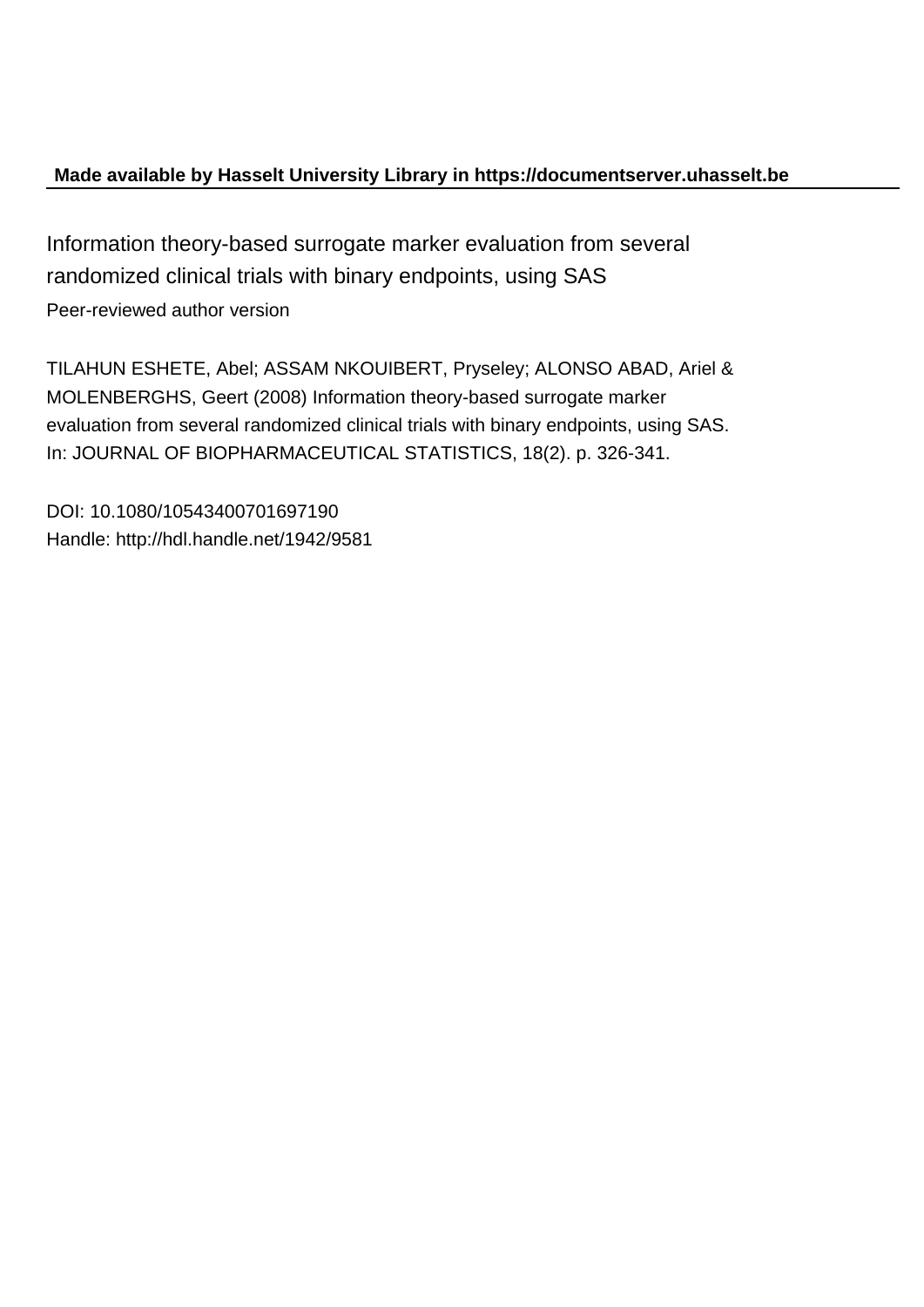# **Information-theory Based Surrogate Marker Evaluation from Several Randomized Clinical Trials with Binary Endpoints, Using SAS**

**Abel Tilahun Assam Pryseley Ariel Alonso**

**Geert Molenberghs**

Hasselt University, Center for Statistics, Agoralaan 1, 3590 Diepenbeek, Belgium

#### **Abstract**

One of the paradigms for surrogate marker evaluation in clinical trials is based on employing data from several clinical trials: the meta-analytic approach. Originally developed for continuous outcomes by means of the linear mixed model, also other situations are of interest. One such situation is when both outcomes are binary. While joint models have been proposed for this setting, they are cumbersome in the sense of computationally complex and of producing validation measures that are, unlike in the Gaussian case, not of an  $R^2$  type (Burzykowski, Molenberghs, and Buyse 2005). A way to put these problems to rest is by employing information theory, already applied in the continuous case (Alonso and Molenberghs 2007). In this paper, the information-theoretic approach is applied to the case of binary surrogate and true endpoints. Its use is illustrated using a case study in acute migraine and its performance, relative to existing methods, assessed by means of a simulation study. Since the usefulness of a method critically depends, among others, on the availability of software, a SAS implementation accompanies the methodological work.

*Some Key Words:* Hierarchical model; Meta-analysis; Pseudo-likelihood; Random-effects model; Surrogate endpoint

# **1 Introduction**

The use of surrogate endpoints in clinical trials is increasing, necessitating the development of sound statistical methods for use in the evaluation process. The following definitions are in common use (Biomarkers Definition Working Group 2001). A *clinical endpoint* is a characteristic or variable that reflects how a patient feels, functions, or survives. A *biomarker* is a characteristic that is objectively measured and evaluated as an indicator of normal biological processes, pathogenic processes, or pharmacologic responses to a therapeutic intervention. A *surrogate endpoint* is a biomarker that is intended to substitute for a clinical endpoint. A surrogate endpoint is expected to predict clinical benefit, harm, or lack thereof.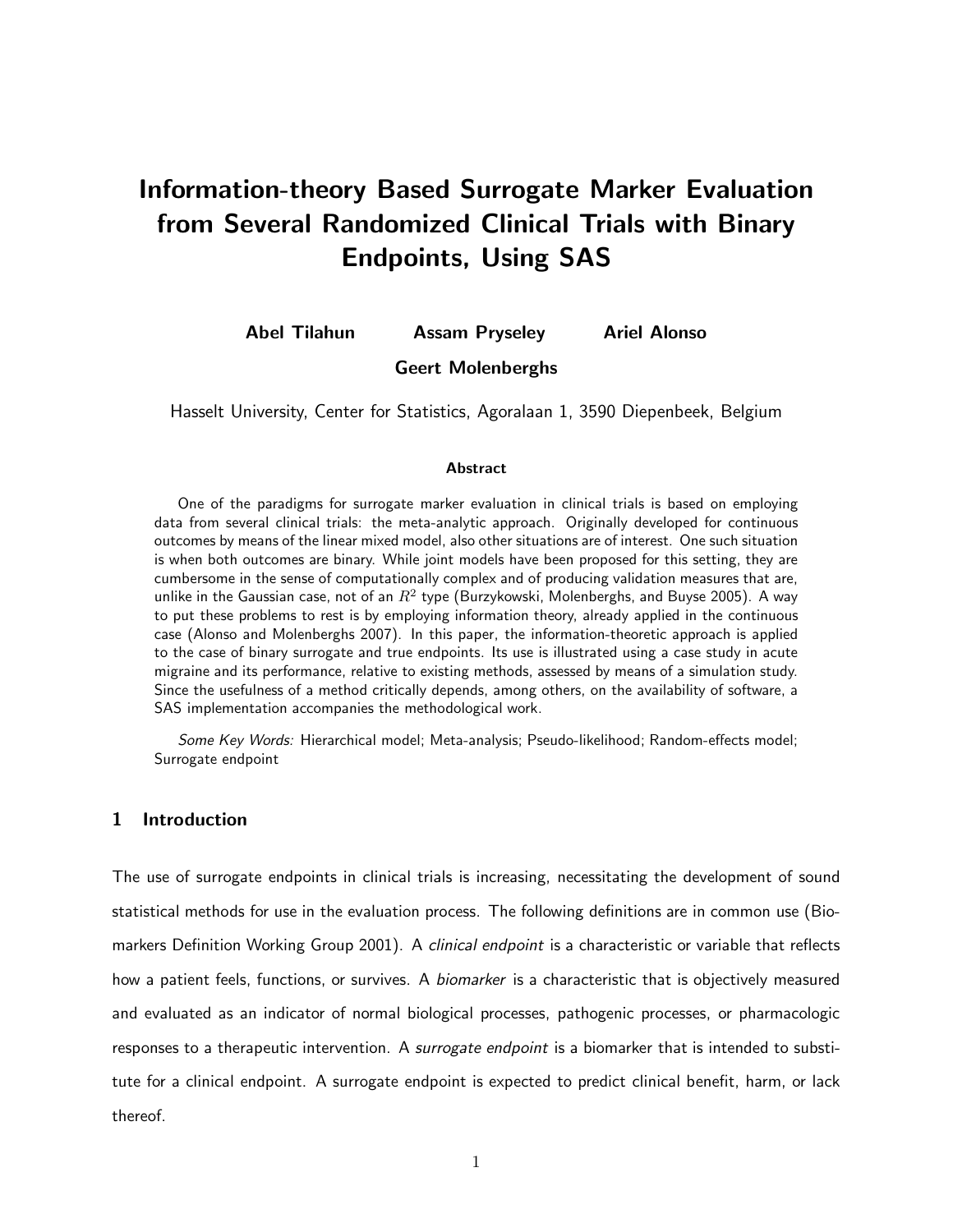One important reason for the present interest in surrogate endpoints is the advent of a large number of biomarkers that closely reflect the disease process. An increasing number of new drugs have a welldefined mechanism of action at the molecular level, allowing drug developers to measure the effect of these drugs on the relevant biomarkers (Ferentz 2002). There is increasing public pressure for new, promising drugs to be approved for marketing as rapidly as possible, and such approval will have to be based on biomarkers rather than on some long-term clinical endpoint (Lesko and Atkinson 2001).If the approval process is shortened, there will be a corresponding need for earlier detection of safety signals that could point to toxic problems with new drugs. It is a safe bet, therefore, that the evaluation of tomorrow's drugs will be based primarily on biomarkers, rather than on the longer-term, harder clinical endpoints that have dominated the development of new drugs until now. It is therefore best to use *validated* surrogates, though one needs to reflect on the precise meaning and extent of validation (Schatzkin and Gail 2002). Like in many clinical decisions, statistical arguments will play a major role, but ought to be considered in conjunction with clinical and biological evidence. At the same time, surrogate endpoints can play different roles in different phases of drug development. While it may be more acceptable to use surrogates in early phases of research, one should be much more restraint using them as substitutes for the true endpoint in pivotal phase III trials, since the latter might imply replacing the true endpoint by a surrogate for all future studies as well, a far-reaching decision. For a biomarker to be used as a "valid" surrogate, a number of conditions must be fulfilled. The ICH Guidelines on Statistical Principles for Clinical Trials state that "In practice, the strength of the evidence for surrogacy depends upon (i) the biological plausibility of the relationship, (ii) the demonstration in epidemiological studies of the prognostic value of the surrogate for the clinical outcome and (iii) evidence from clinical trials that treatment effects on the surrogate correspond to effects on the clinical outcome" (International Conference on Harmonisation 1998).

While initially done in the context of a single trial (Prentice 1989, Freedman, Graubard, and Schatzkin 1992, Buyse and Molenberghs 1998), the meta-analytic framework is now a well accepted one. It allows to cast the evaluation in terms of two important concepts and ultimately quantities: trial-level and individual-level surrogacy. Several authors have contributed to its development; a synthesis is provided in Burzykowski, Molenberghs, and Buyse (2005). Several issues still surround the framework. First, while reasonably feasible for continuous, normally distributed endpoints, thanks to the availability of the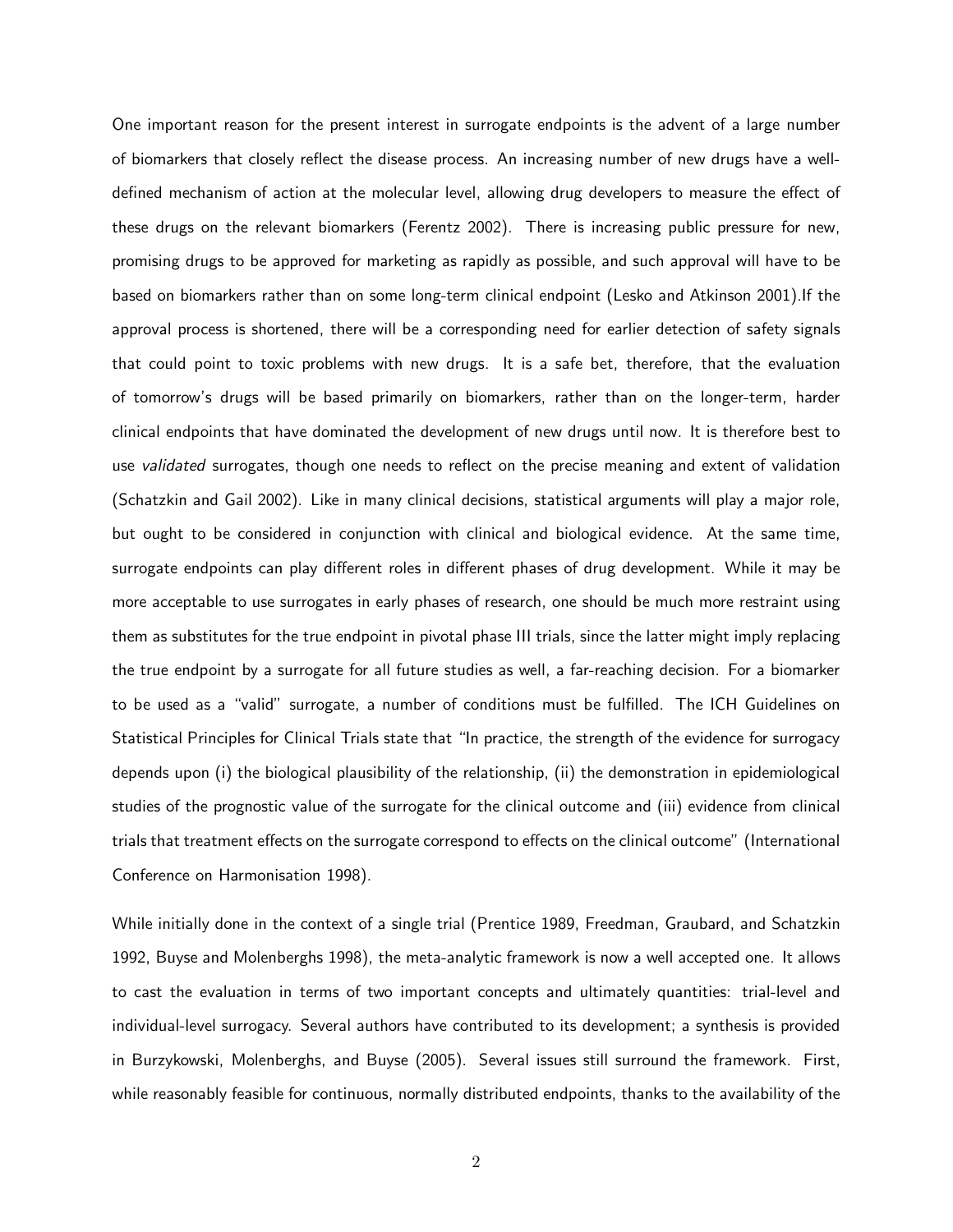linear mixed model (Verbeke and Molenberghs 2000), the non-Gaussian case is less straightforward, be it for surrogate and true outcomes from the same type or of a different nature. And then even the Gaussian case already needed special attention (Tibaldi *et al* 2003). The main issue is that joint models for the outcomes are needed, preferably allowing for the hierarchy induced by disposing of many trials. Second, and related to the previous comment, is that different models produce different validation quantities. While for the Gaussian case one is led to  $R^2$  type measures, for other settings such measures as odds ratios and Kendall's  $\tau$  crop up, with the situation getting more complex for longitudinally measured endpoints.

Alonso and Molenberghs (2007), in an effort to alleviate the reported issues, adopted an information theory approach (ITA) to propose an evaluation method that is simple in both use and interpretation of the resulting measures. They applied their ideas to longitudinally measured, continuous endpoints. In this paper, we will adapt the framework to the situation where both outcomes are binary. The methodology will be introduced in Sections 3 as far as general concepts are concerned and in Section 4 specifically for ITA, and then put to the test in a simulation study (Section 5) and exemplified by means of a case study in acute migraine, introduced in Section 2 and analyzed in Section 6. The work reported here is supplemented with a generic implementation as a SAS macro, available to the interested reader from the authors,

#### **2 A Meta-analysis of Ten Clinical Trials in Acute Migraine**

Consider a meta-analysis of 10 early phase trials assessing the efficacy of several therapies for the treatment of acute migraine crises. Each trial was placebo-controlled and aimed at evaluating one of three experimental treatments. Two trials also included an active control arm. Overall, 801 patients were available, recruited over 38 different centers, with between 1 and 86 patients enrolled per center. Severity of headache and migraine-related symptoms were measured prior to and at several occasions after the dose administration. Severity was rated on a four-grade intensity scale  $(0 = no, 1 = mild)$ , 2 =moderate, 3 =severe). Clinically relevant endpoints for efficacy included pain-free (pain score=0) and pain relief (pain score $<= 1$ ) two hours post-dose. The main goal is to identify what symptoms typically associate with migraine episodes, such as, for example, nausea, vomiting, increased sensitivity to light, i.e., photophobia, as well as to sound, i.e., phonophobia.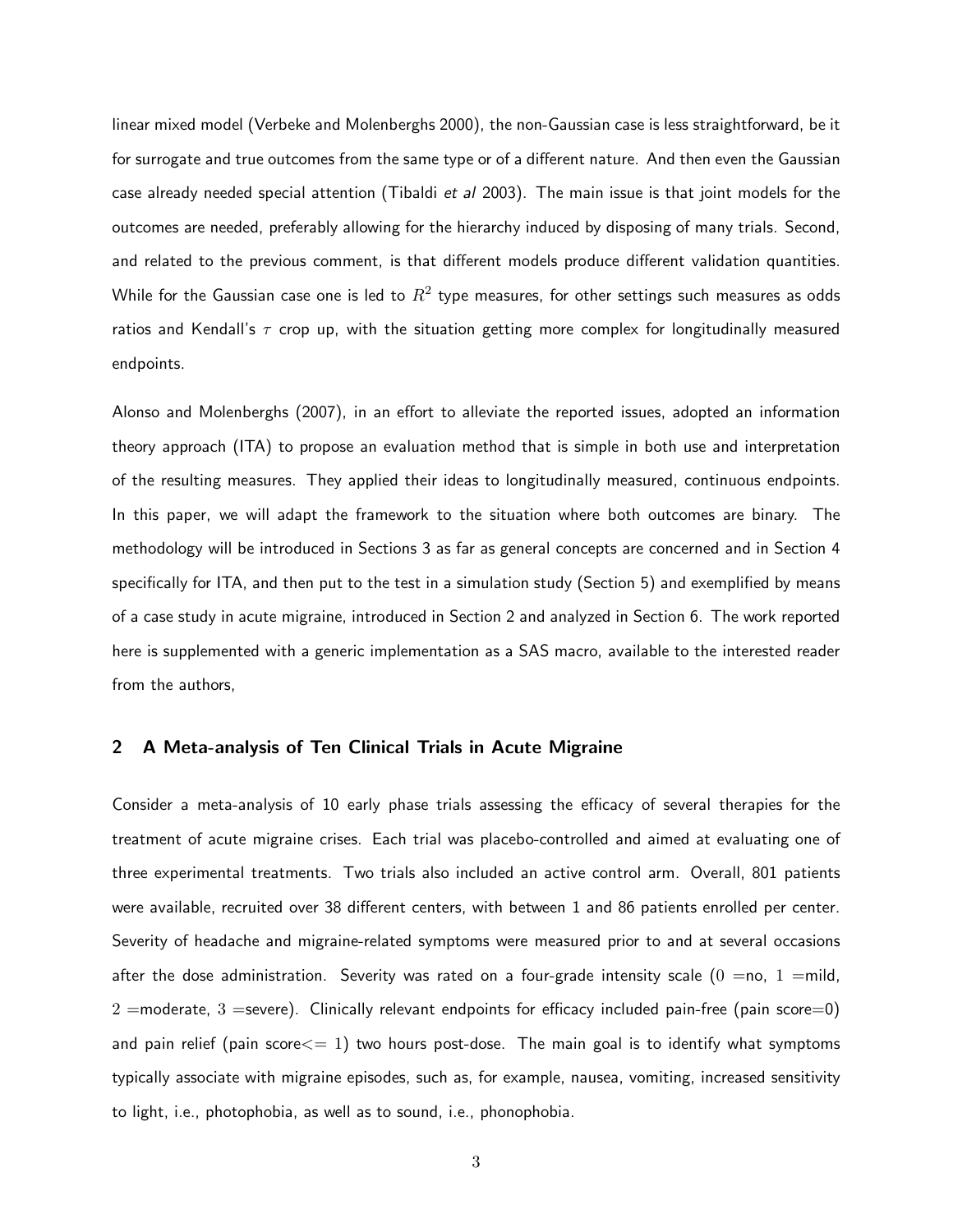# **3 Validation Methods**

We review the meta-analytic approach for two binary variables. In line with Renard *et al* (2002), it is assumed the binary variables result from dichotomized normally distributed ones, thence concepts of the continuous meta-analytic framework (Buyse *et al* (2000) can be employed. Extensions of the framework to other settings are brought together in Burzykowski, Molenberghs, and Buyse (2005). Motivated by the computational complexity of this framework, we will first discuss a number of simplifying strategies (Tibaldi *et al* 2003) and then move on to the information-theoretic approach of Alonso and Molenberghs (2007).

#### **3.1 The Meta-Analytic Approach for Binary Endpoints**

To extend the methodology used for continuous endpoints to the case of binary endpoints , Renard *et al* (2002) adopted a latent variable approach, resting on the assumption that the observed binary variables result from dichotomizing an unobserved continuous variable based on the threshold chosen. Assume a pair of latent variables  $(S_{ij},T_{ij})$ , representing the continuous, underlying values of the surrogate and true endpoints for subject  $j = 1, \ldots, n_i$  in trial  $i = 1, \ldots, N$ , following a random-effects model at the latent scale:

$$
\widetilde{S}_{ij} = \mu_S + m_{Si} + \alpha Z_{ij} + a_i Z_{ij} + \varepsilon_{Sij}, \tag{1}
$$

$$
\tilde{T}_{ij} = \mu_T + m_{Ti} + \beta Z_{ij} + b_i Z_{ij} + \varepsilon_{Tij}, \qquad (2)
$$

 $\mu_S$  and  $\mu_T$  are fixed intercepts,  $\alpha$  and  $\beta$  are fixed treatment effects,  $m_{Si}$  and  $m_{Ti}$  are random (i.e., trial-specific) intercepts,  $a_i$  and  $b_i$  are random treatment effects, and  $\varepsilon_{Sij}$  and  $\varepsilon_{Tij}$  are error terms. The random effects are zero-mean normally distributed with covariance matrix

$$
D = \begin{pmatrix} d_{SS} & d_{ST} & d_{Sa} & d_{Sb} \\ & d_{TT} & d_{Ta} & d_{Tb} \\ & & d_{aa} & d_{ab} \\ & & & d_{bb} \end{pmatrix}.
$$

The error terms are also zero-mean normally distributed with covariance matrix:

$$
\mathbf{\Sigma} = \left( \begin{array}{cc} 1 & \rho_{ST} \\ \rho_{ST} & 1 \end{array} \right).
$$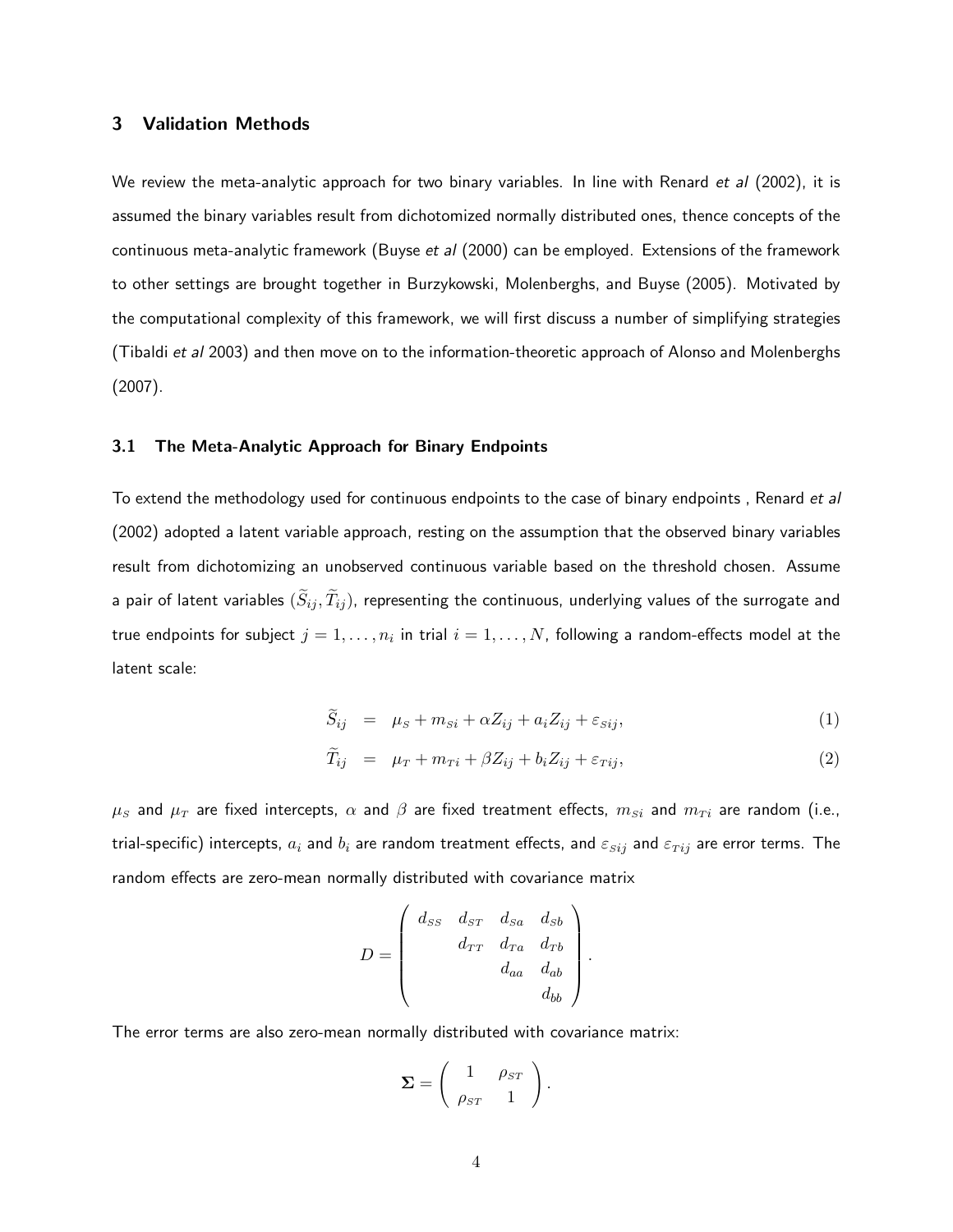The implied model for the observed binary outcomes is

$$
\Phi^{-1}[P(S_{ij} = 1 | m_{si}, m_{Ti}, a_i, b_i)] = \mu_s + m_{si} + \alpha Z_{ij} + a_i Z_{ij}, \tag{3}
$$

$$
\Phi^{-1}[P(T_{ij}=1|m_{si},m_{Ti},a_i,b_i)] = \mu_T + m_{Ti} + \beta Z_{ij} + b_i Z_{ij}, \qquad (4)
$$

where  $\Phi$  denotes the standard normal cumulative distribution function. Formulation (1)–(3) allows the use of the coefficient of determination

$$
R_{\text{trial}}^2 = R_{b_i|m_{Si},a_i}^2 = \frac{\left(\begin{array}{c} d_{Sb} \\ d_{ab} \end{array}\right)^T \left(\begin{array}{c} d_{Ss} & d_{Sa} \\ d_{Sa} & d_{aa} \end{array}\right)^{-1} \left(\begin{array}{c} d_{Sb} \\ d_{ab} \end{array}\right)}{d_{bb}} \tag{5}
$$

as the trial-level  $R^2$ , whereas the individual-level  $R^2_{\rm indiv}$  is equal to the square of  $\rho_{ST}.$  These quantities are unitless and, at the condition that the corresponding variance-covariance matrix is positive definite, belong to the unit interval. A surrogate could thus be adopted when  $R_{\rm trial}^2$  is sufficiently large. Arguably, rather than using a fixed cutoff above which a surrogate would be adopted, there always will be clinical and biopharmaceutical judgment involved in the decision process. It is important to be aware that, rather than solely relying on point estimates, also confidence intervals ought to play a role in such cutoffs. Note that, here, trial is considered as experimental unit which can be replaced by center, investigator or any other suitable experimental unit, depending on the nature of the study conducted. The issue of the unit of analysis has been thoroughly studied by Cortiñas *et al* (2004) and Tilahun *et al* (2007).

After fitting such models, we thus obtain two measures of surrogacy, captures as trial-level and individuallevel coefficients of determination.  $\,$  surrogate could be adopted, for clinical trial purposes, when  $R_{\text{trial}}^2$  is sufficiently large. Arguably, rather than using a fixed cutoff above which a surrogate would be adopted, there always will be clinical and other judgment involved in the decision process. The  $R_{\mathsf{indiv}}^2=R_{\varepsilon_{Ti}|\varepsilon_{Si}}^2$ is based on **Σ**.

#### **3.2 Parameter Estimation**

Model (1)–(3) belongs to the class of so-called generalized linear mixed models (Molenberghs and Verbeke 2005), even though the logit link is more generally used for binary outcomes. Molenberghs and Verbeke (2005) discuss a variety of commonly used estimation methods, including maximum likelihood with numerical integration over the random effects, penalized quasi-likelihood, marginal pseudo-likelihood,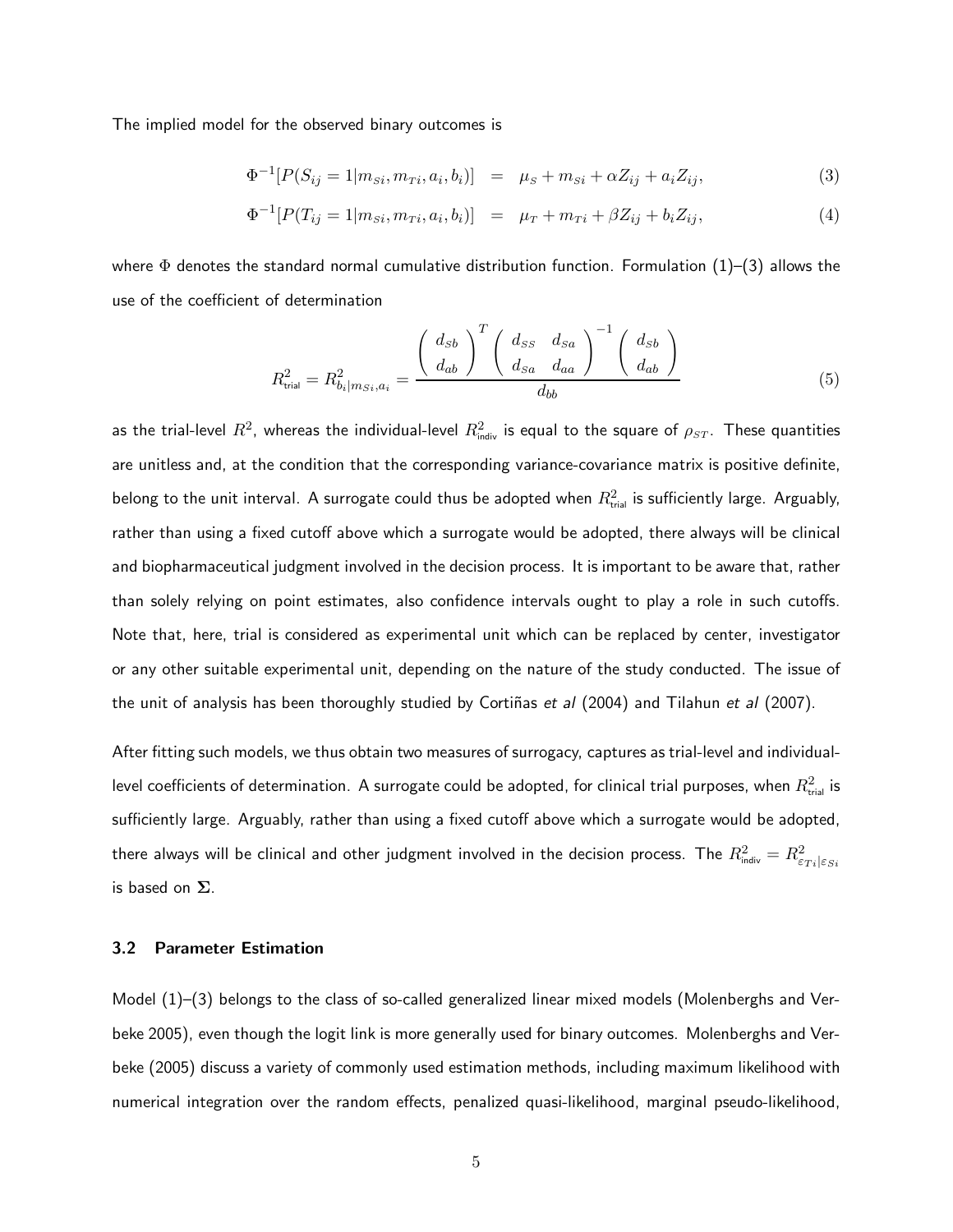and Laplace approximation. These methods suffer to various extents from computational complexity and severe bias (Rodríguez and Goldman 1995, Molenberghs and Molenberghs 2005). For the specific case of the probit link, as in (3)–(4), Renard *et al* (2002) have suggested the use of so-called maximum pairwise likelihood (MPL), a form of pseudo-likelihood (Molenberghs and Verbeke 2005). Let us describe this method.

Assembling all parameters into the vector  $\Theta$ , the contribution of the *i*th trial  $(i = 1, ..., N)$  to the likelihood, conditional on  $\boldsymbol{b_i} = (m_{Si}, m_{Ti}, a_i, b_i)^T$ , is

$$
L_i(\mathbf{\Theta}|\mathbf{b_i}) = \prod_{j=1}^{n_i} P(S_{ij}, T_{ij}|\mathbf{b_i}).
$$
\n(6)

Maximum likelihood estimation follows from integrating (6) over *b*i, summing over all subjects, taking the logarithm, and maximizing

$$
\ell(\Theta) = \sum_{i=1}^{N} \ln \int L_i(\Theta | \boldsymbol{b_i}) \phi(\boldsymbol{b_i}; \boldsymbol{D}) d\boldsymbol{b_i}
$$
\n(7)

over **Θ**. Here, φ(*b*i; *D*) denotes the mean-zero multivariate normal density with covariance matrix *D*. The intractable nature of (7) dictates the use of one or other form of approximation, as mentioned earlier. Renard *et al* (2002) suggested the use of maximum pairwise likelihood (MPL), a pseudolikelihood approach based on replacing the likelihood by a product of conditional and/or marginal densities. In our particular case, the proper likelihood contribution of trial i is replaced by all possible pairwise margins. Detailed overviews of the methodology can be found in Molenberghs and Verbeke (2005) and Burzykowski, Molenberghs, and Buyse (2005).

#### **3.3 Drawbacks and Simplified Modeling Strategies**

While it is technically possible to fit the bivariate probit model, the use of which necessitated by the pairwise likelihood approach, there still are a number of drawbacks associated with the approach outlined. First, the resulting surrogate marker evaluation measures apply to the postulated latent variables rather than to the observed binary variables. Second, the computational burden still is considerable. Third, the approach might result in an ill-conditioned variance-covariance matrix, thence calling the reliability of the association measures derived into question. Some of these problems occur in the continuous case as well, for a discussion of which we refer to Tilahun *et al* (2007). To address the problem of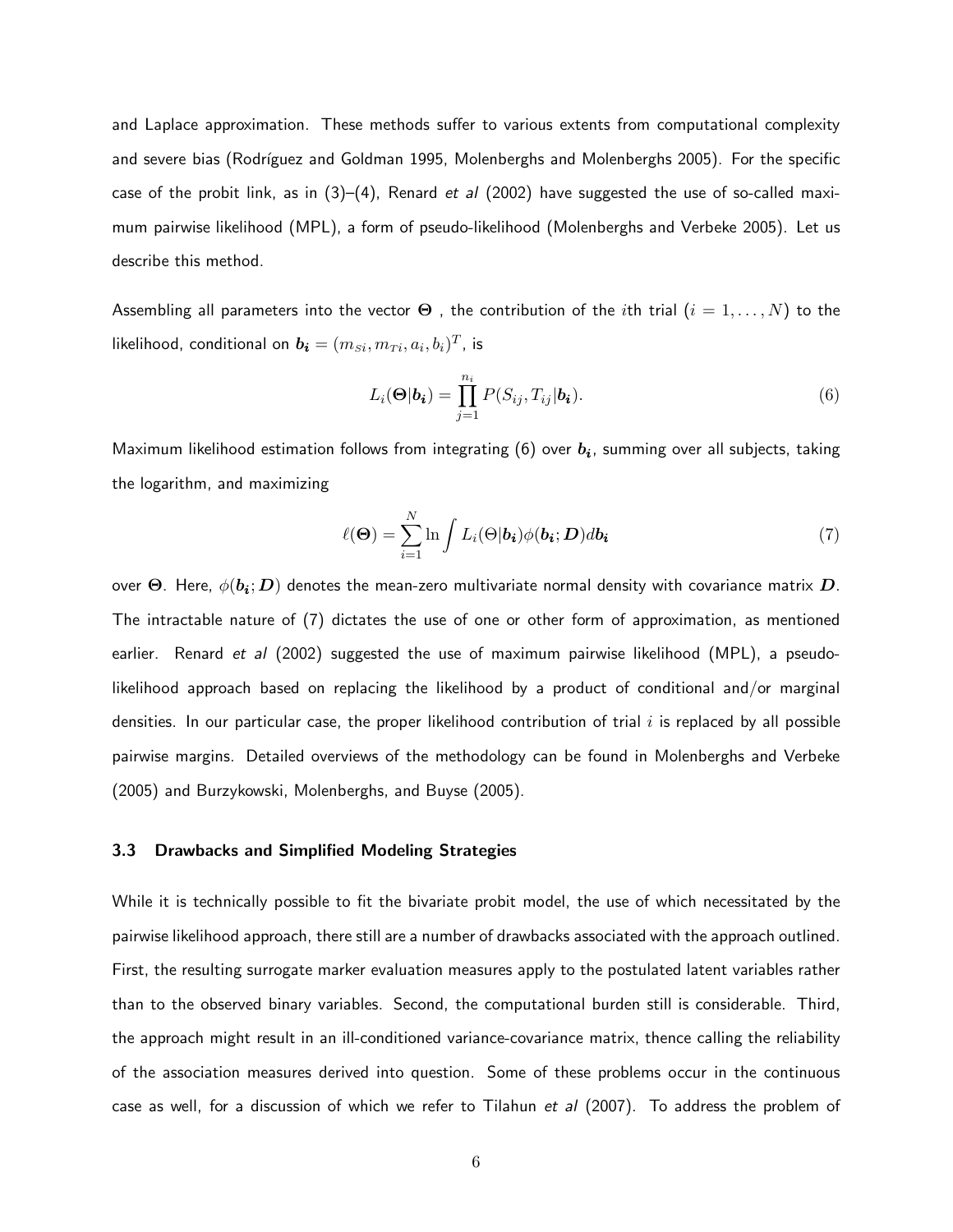computational burden, Tibaldi *et al* (2003) suggested several simplifications for the case of continuous true and surrogate endpoints. They have organized their simplifications along three so-called *dimensions*. Let us outline these in turn and then examine their usefulness for the binary case.

The *trial dimension* is concerned with whether the random effects are considered fixed or random. If the trial-specific effects are chosen to be fixed, a two-stage approach is effectively adopted. The first-stage model will take the form

$$
g_s[P(S_{ij}=1)] = \mu_{si} + \alpha_i Z_{ij} + \varepsilon_{sij}, \qquad (8)
$$

$$
g_T[P(T_{ij}=1)] = \mu_{Ti} + \beta_i Z_{ij} + \varepsilon_{Tij}, \qquad (9)
$$

where  $g_S$  and  $g_T$  are appropriate link functions. At the second stage, the estimated treatment effect on the true endpoint is regressed on the treatment effect and intercept from the surrogate endpoint model:

$$
\widehat{\beta}_i = \widehat{\lambda}_0 + \widehat{\lambda}_1 \widehat{\mu}_{Si} + \widehat{\lambda}_2 \widehat{\alpha}_i + \varepsilon_i.
$$
\n(10)

Here,  $\widehat{\mu}_{Si}$ ,  $\widehat{\alpha}_i$ , and  $\beta_i$  are estimates obtained from (8) and (9), with the  $\lambda$  being regression coefficients estimated using conventional linear regression techniques. The trial-level  $R^2_{\mathsf{trial}(\mathsf{f})}$  then is the coefficient of determination obtained by regressing  $\widehat\beta_i$  on  $\widehat\mu_{Si}$  and  $\widehat\alpha_i$ , whereas  $R^2_{\mathsf{trial}(r)}$  is obtained from the coefficient of determination resulting from regressing  $\beta_i$  on  $\widehat{\alpha}_i$  only. The subscripts  $(f)$  and  $(r)$  refer to 'full' and 'reduced', respectively. The individual-level measure of surrogacy is then calculated using ITA, to be outlined in Section 4.

The second option is to consider the trial-specific effects as random. How one then proceeds is related to the so-called *endpoint dimension*. Indeed, though natural to assume the two endpoints correlated, this choice does increase computational complexity. The desirability to accommodate the bivariate nature of the outcome is associated with interest in  $R_{\rm indiv}^2$ , which is in some cases of secondary importance. This applies, for example, when the trial-level surrogacy  $R_{\text{\tiny trial}}^2$  is the sole quantity of importance to the investigator; this may occur in a clinical trial context, as opposed to when the surrogate is used, for example, for diagnostic purposes. Furthermore, even when the individual-level surrogacy is of importance, there now is the possibility to estimate it by making use of ITA rather than by formulating a bivariate model. If in the trial dimension, the trial-specific effects are considered fixed, then models  $(8)$ – $(9)$  are fitted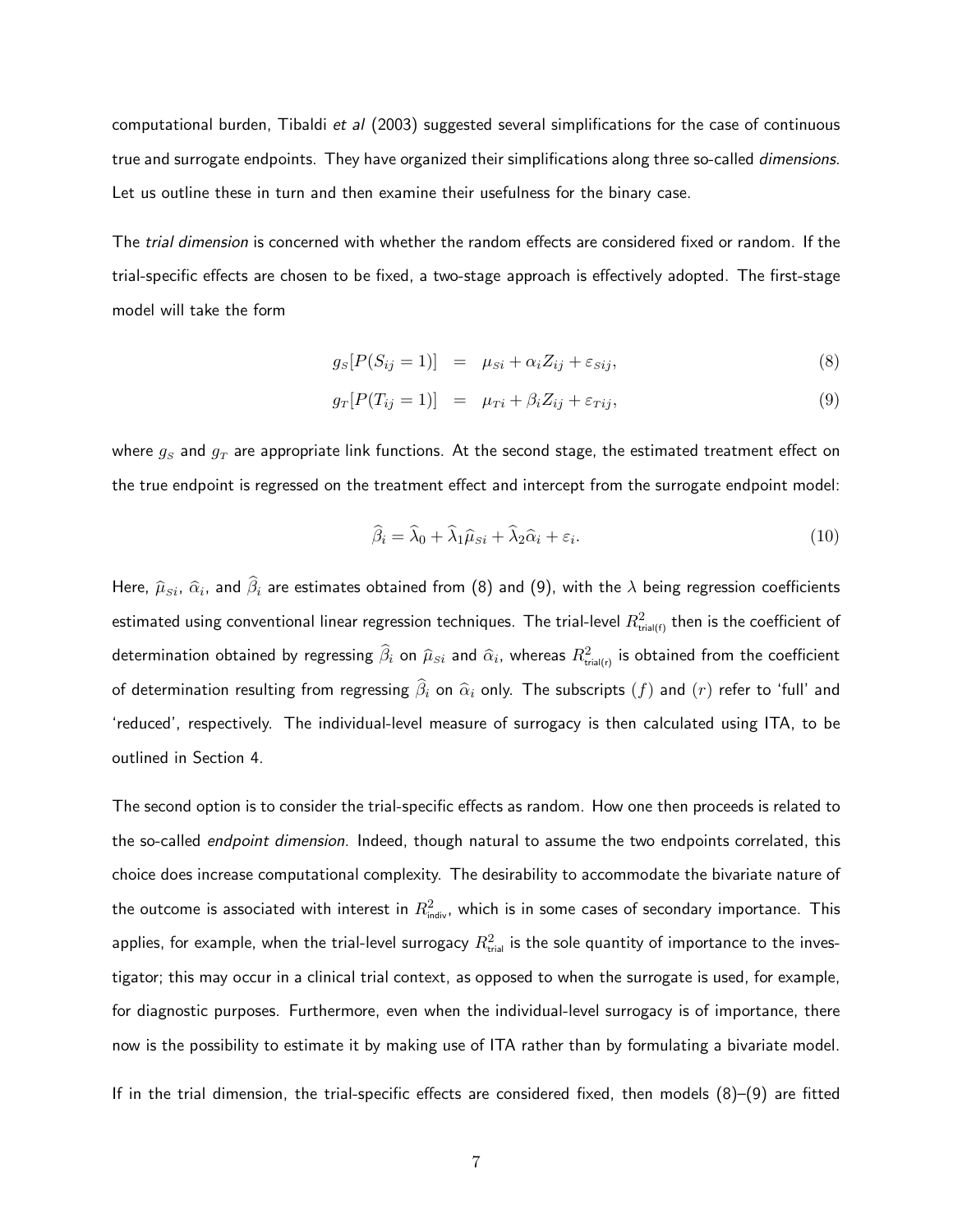separately. Similarly, if the trial-specific effects are considered random, then the corresponding models

$$
g_S[P(S_{ij} = 1)] = \mu_S + m_{Si} + \alpha Z_{ij} + a_i Z_{ij},
$$
  

$$
g_T[P(T_{ij} = 1)] = \mu_T + m_{Ti} + \beta Z_{ij} + b_i Z_{ij}
$$

are fitted separately, i.e., the corresponding error terms in the two models are assumed to be independent. Otherwise, the outcomes are considered correlated and a full mixed-modeling approach is followed.

Except when a bivariate mixed-modeling approach is followed, there is a need to adjust for the heterogeneity in the amount of information contributed by the various trials. This is the subject of the *measurement error dimension*. One can either ignore this phenomenon of weight the trial-specific contributions according to trial size. This then turns (10) into a weighted regression. Tibaldi *et al* (2003) also proposed another measure than just trial size as candidate weights, but we will leave these out of consideration.

#### **4 The Information Theory Approach**

As mentioned in the previous section, the main rationale for explicitly accommodating for the two endpoints' correlation is to allow for individual-level surrogacy estimation, at the price of increased computation complexity. It is therefore advantageous to switch towards ITA, which is elegant and computationally simple (Alonso and Molenberghs 2007). Let us describe the method for the case of generalized linear models, obviously containing bivariate outcomes as a particular instance. Consider the following generalized linear models:

$$
g_T[E(T_{ij})] = \mu_{Ti} + \beta Z_{ij}, \qquad (11)
$$

$$
g_T[E(T_{ij}|S_{ij})] = \theta_{0i} + \theta_{1i} Z_{ij} + \theta_{2i} S_{ij}.
$$
 (12)

Model (11) relates the expected value of the true endpoint to the treatment only while (12) relates it to surrogate endpoint as well. Upon fitting  $(11)$ – $(12)$ , the individual-level association can be measured by:

$$
R_h^2 = 1 - \frac{1}{N} \sum_{i=1}^{N} \exp\left(-\frac{G_i^2}{n_i}\right),\tag{13}
$$

where  $G_i^2$  denotes the likelihood ratio statistics to compare  $(11)$  and  $(12)$  within trial  $i$ , the size of which is  $n_i$ . The subscript h is added to distinguish this quantity from earlier uses of  $R^2$  measures. One issue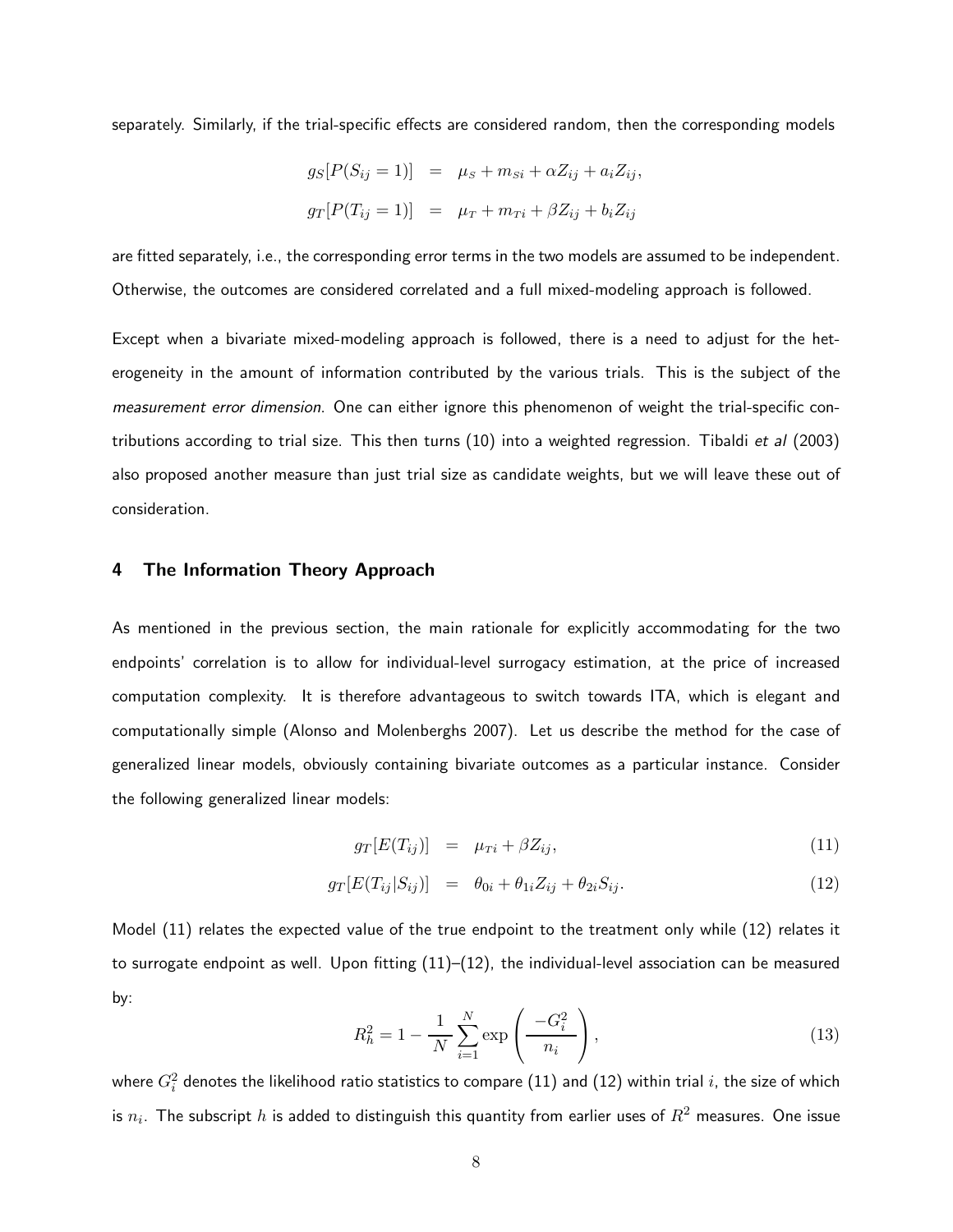arising is that, for discrete random variables  $R_h^2$  has an upper bound smaller than one, as shown by Alonso and Molenberghs (2007), who therefore suggested the use of an adjusted version:

$$
R_{\text{adj}}^2 = \frac{R_h^2}{1 - \exp[-2H(Y)]},\tag{14}
$$

where  $H(y)$  is the log-likelihood of the true endpoint divided by the total number of subjects. To augment  $R_{adj}^2$  with a measure for uncertainty, Alonso and Molenberghs (2007) suggested asymptotic as well as bootstrap-based intervals.

ITA ideas can be applied to compute the trial-level  $R_{\rm trial}^2$  too, using the fully hierarchical model for continuous outcomes (Buyse *et al* 2000). The resulting  $R_{h,\mathsf{trial}}^2$  will take the same form as (13), with now  $G_i^2$  the likelihood ratio statistics for comparing models relating treatment effect to the true endpoint, with and without adjusting for the surrogate endpoint. Since this second-stage model is for continuous endpoints, the issue of an upper bound smaller than one does not crop up.

# **5 Simulation Study**

We will now assess the performance of the proposed approach, first laying out the design of our simulation study and then summarizing the results.

# **5.1 Design of Simulation Study**

The data were generated based on model (3)–(4). The parameters were set equal to  $\mu_S = 0.5$ ,  $\mu_T = 0.45$ ,  $\alpha = 0.05$ , and  $\beta = 0.03$ . Values assumed for the covariance matrices are:

$$
\Sigma = \left(\begin{array}{cc} 3 & 2.4 \\ & 3 \end{array}\right), \qquad D = \left(\begin{array}{cc} 3 & 2.4 & 0 & 0 \\ & 3 & 0 & 0 \\ & & 3 & 2.84605 \\ & & & 3 \end{array}\right).
$$

After generating continuous outcomes based on the above models, the corresponding binary variables are obtained by dichotomizing the resulting continuous outcomes using the fixed intercepts as cut-off points, setting values exceeding the intercept to  $1$  and  $0$  otherwise. These model choices imply  $R_{\text{\tiny trial}}^2{=}0.90$  and  $R^2_{\hbox{\tiny indiv}}=0.64$ , at the continuous scale. Given we want to compare a variety of estimation methods, it would be unwieldy to expand the  $R^2$  values into grids. However, the performance relative to these value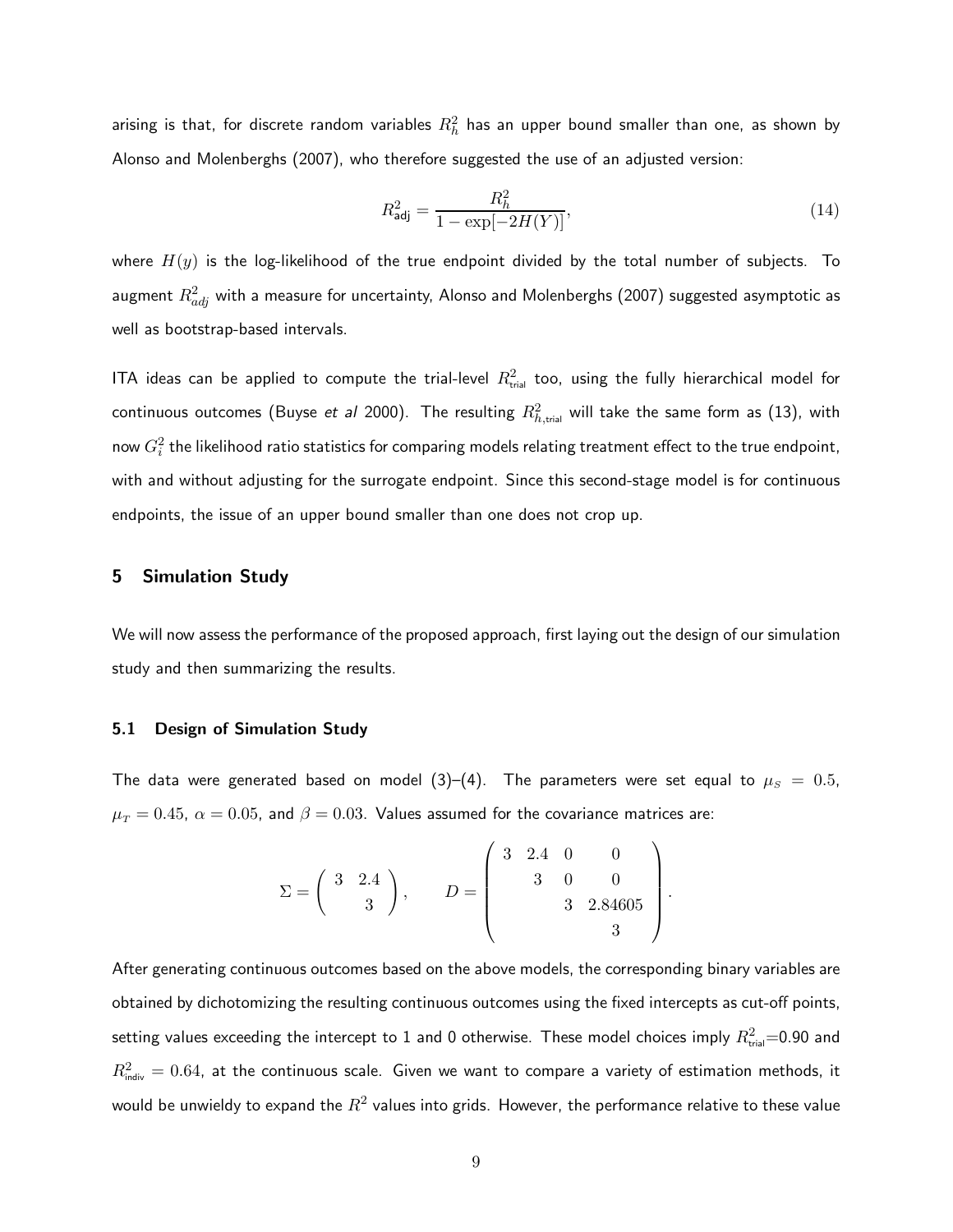is of interest, since they are in the range of what is observed for the acute migraine data, as will be shown in Section 6. The important issue can then be raised as to what values should be reached for good surrogacy. These are very difficult to answer purely in statistical terms. However, quantification of surrogacy provides an important piece of evidence when deciding on the adoption of a surrogate; such a decision will clearly also involve biological, biomedical, ethical, and economic arguments.

#### **5.2 Simulation Results**

The number of trials was fixed to either 5, 10, 20, or 30. There were 2 sets of trial sizes used, the first set consisting of 10, 20, 40 or 60, which we term *small trial size*. The second set consists of 100, 150, 200 or 300, termed *large trial size*. A full combination of the number of trials and trial sizes was obtained. In each case, 100 runs were performed. We further distinguish between the bivariate and univariate models on the one hand, and mixed- versus fixed-effects models on the other hand. The mixed models take the form of the probit model in the bivariate situation and the GLMM in the univariate case. The simulation results, for a small selection set of numbers of trials and trial sizes, are displayed in Tables 1 and 2. The results shown are representative for those not shown as well.

Let us first consider association at the trial level. The simulation reveal that the full bivariate random effects model and its univariate counterpart are consistent in that both models produce surrogacy measures approaching the true values with the number of trials and the number of subjects increasing. However, the corresponding fixed-effects models lead to underestimation, even for larger sample sizes. Even though the full bivariate model leads to measures at the latent scale, since it measures the association between the treatment effects on the two endpoints, we expect it to be preserved at the explicit scale. This claim is corroborated by the results from the univariate mixed model, which operates at the observed binary scale. It is also noteworthy that there is not much difference between the ITA and the conventional approach of regressing the treatment effect on the true endpoint on the treatment effect on the surrogate endpoint.

Turning to the individual-level association, the full bivariate random-effects and bivariate fixed-effect models result in individual-level measures close to the true value, i.e., the theoretical value at the latent scale. However, they are hard to translate from the latent scale to the explicit one. ITA is

10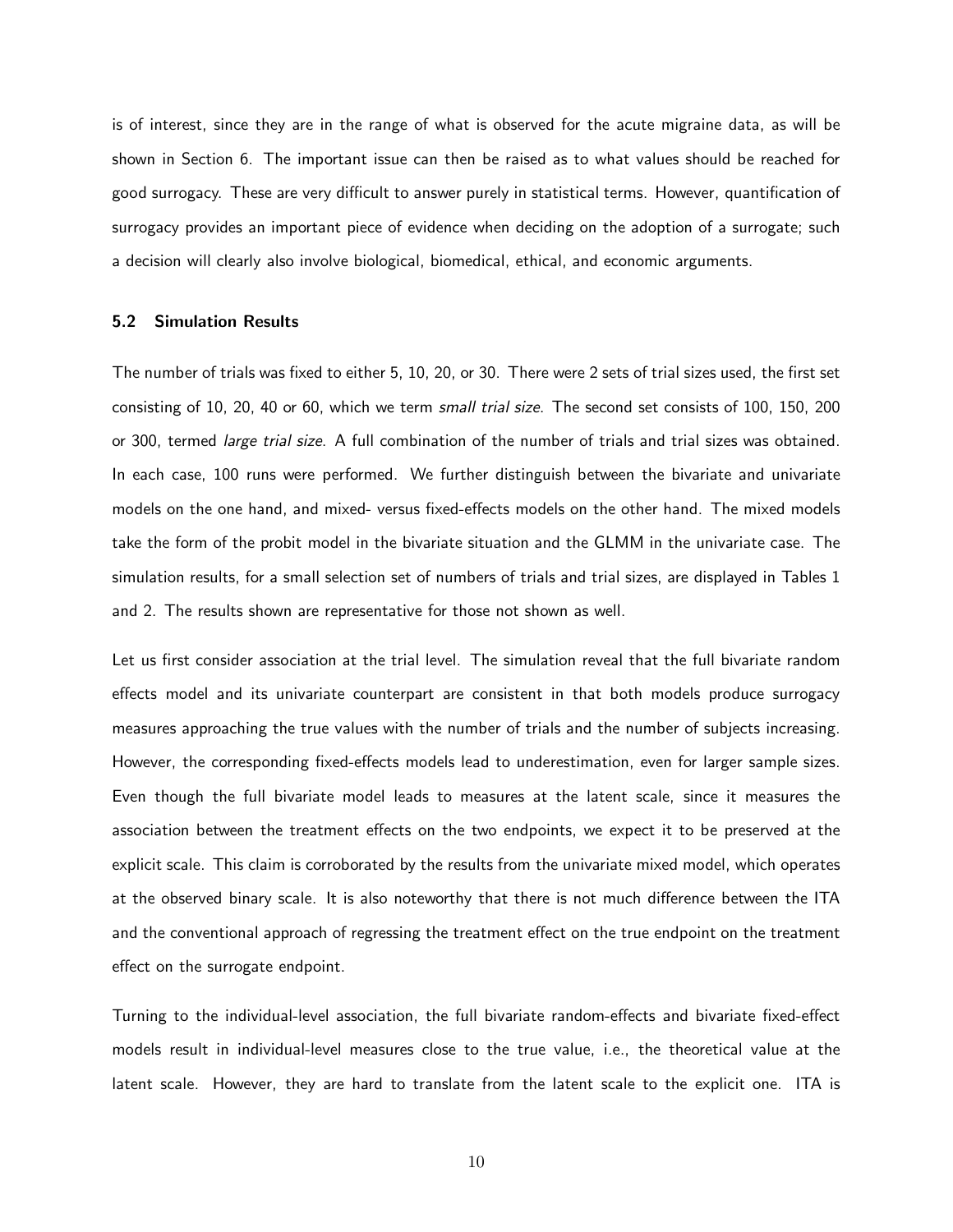a convenient way out of this problem. An important observation made from the simulation study, that will be confirmed by the data analysis in the next section, is that the values reported with ITA are substantially smaller than their latent counterparts, in line with expectation: switching from the latent scale to the explicitly observed scale reduces association. This is a manifestation of the fact that important information is lost when switching from a continuous to a binary scale. Of course, in a real study, the binary variables are the only ones observed and it is therefore fair to assert that the ITA is a fair representation of reality, whereas the other methods are overly optimistic.

#### **6 Analysis of Acute Migraine Data**

Let us analyze the data described in Section 2, using the methods introduced in Sections 3 and 4. Of the symptoms studied: nausea, vomiting, photophobia, phonophobia, the photophobia symptom had the highest trial-level surrogacy. Results for both the trial- and individual-level surrogacy are presented in Table 3. For illustration, we also provide the results for phonophobia (Table 4), which is not retained since the validation measures are consistenly lower. Indeed, while it might be considered acceptable, *if it were the only candidate available*, we now conclude, by comparison, that photophobia is the winner.

Both point estimates as well as 95% confidence intervals are presented. Observe that the univariate and bivariate fixed-effects models result in smaller  $R_{\text{\tiny trial}}^2$  than the random-effects counterpart. However, the latter is unreliable since based on an ill-conditioned covariance matrix, in the sense of a grossly inflated leading eigenvalue. Basing our conclusions on the univariate mixed effect model, in the simulations found to work well, it is fair to assert that, at the trial level, the presence of photophobia is a good surrogate for migraine severity, i.e., the corresponding  $R_{\text{\tiny trial}}^2$  may be considered sufficiently high. The reasonably good agreement between the treatment effects at both levels, and in addition the absence of obvious outliers, is clear from Figure 1, a so-called bubble plot, displaying a scatter of the pairs of treatment effects for each unit. The size of the circles, or bubbles, is proportional to the number of patients per unit.

The  $R_{\text{\tiny{indiv}}}^2$  for the bivariate fixed and mixed models are higher than their univariate counterparts. This is expected for the same reason as explained in Section 5, i.e., one is at the latent scale, whereas the ITA works at the interpretationally more relevant explicitly observed scale.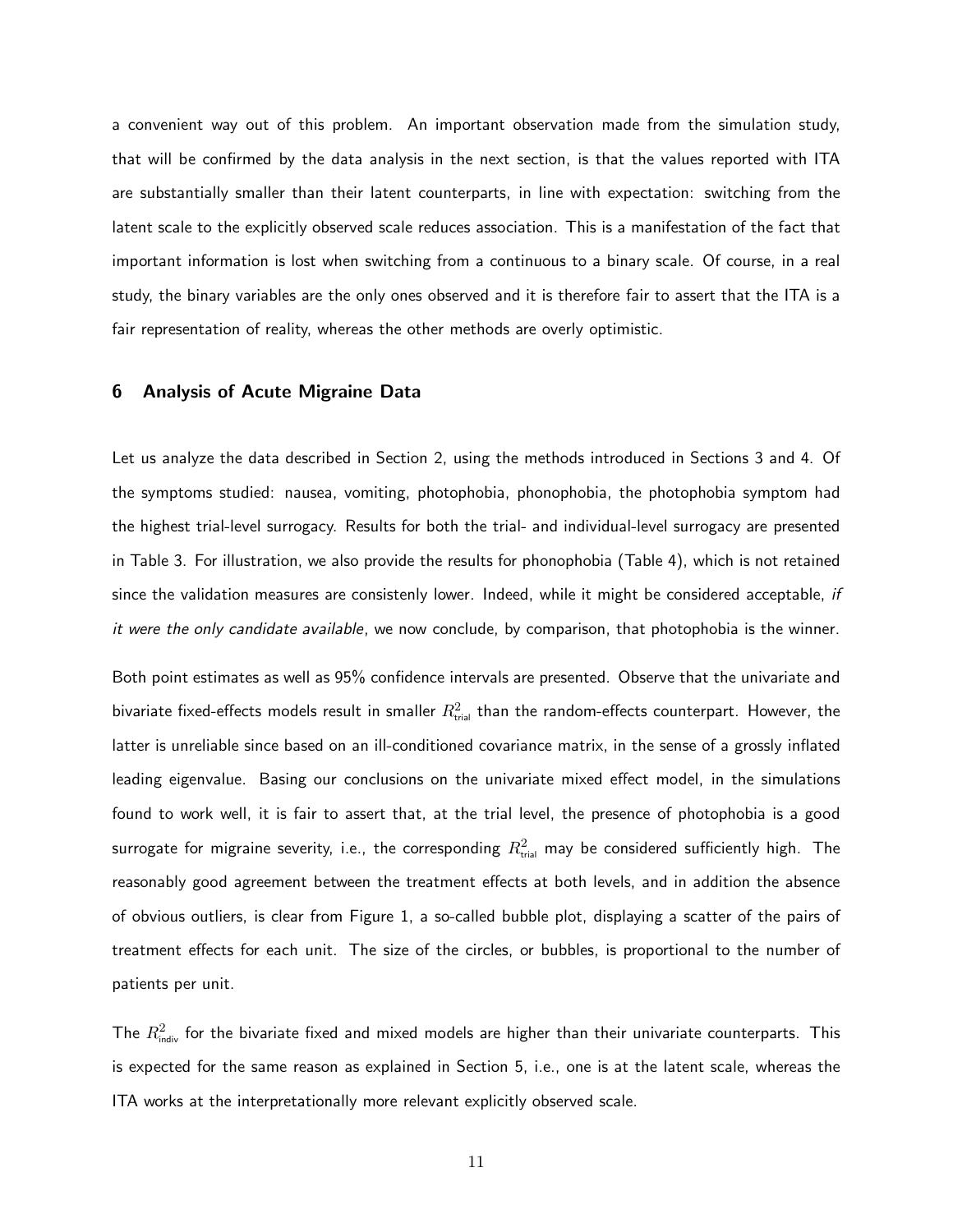# **7 Discussion**

In this paper, we reviewed the meta-analytic strategy by Buyse *et al* (2000), its extension to binary endpoints, and the information theoretic approach for validating surrogate endpoints. The application of the latter framework with binary data is novel. The meta-analytic approach and its extension are mathematically appealing, but encounter practical and/or computational issues. The information theoretic approach involves substantial mathematics yet it is more practically feasible than the meta-analytic approach as it depends on simple univariate models. In addition, the initial meta-analytic framework, where individual-level surrogacy is expressed at the latent probit level, leads to overestimation of the said quantity. Since the ITA operates at the explicitly observed scale, it provides a fairer and more useful quantity.

Additionally, the computational complexity of the full random-effects meta-analytic framework has led to the use of simplifying frameworks, trading the random effects for fixed effects on the one hand and/or bivariate, joint modeling of both endpoints by two univariate, separate models. These simplifications work well when the number of trials and the number of subjects per trials is large, indicating one should in practice carefully consider the unit of analysis. Of course, the choice of unit has also implications in terms of substantive interpretation, as elucidated in Cortiñas *et al* (2004).

Applying the proposed methodology to acute migraine trial data has shown that photophobia is a reasonably good surrogate at the trial level, whereas it surrogacy at the individual level may be called into question. This finding is of interest and may spark of further investigation from a clinical and biopharmaceutical perspective.

Absence of standard software has been one of the limiting factors hampering the use of the meta-analytic approach. The authors have developed a SAS macro for the calculations laid out in the paper, and details are to be found in the Appendix.

Clearly, the use of validation methods, such as the ones proposed in this paper, whether based on  $R<sup>2</sup>$ , other association measures, or ITA, is but one component of the broader surrogacy picture. All methods discussed here fall within the meta-analytic framework. This is also true for the recent work by Baker (2006), who proposed the use of average prediction error based on relatively straightforward regression

12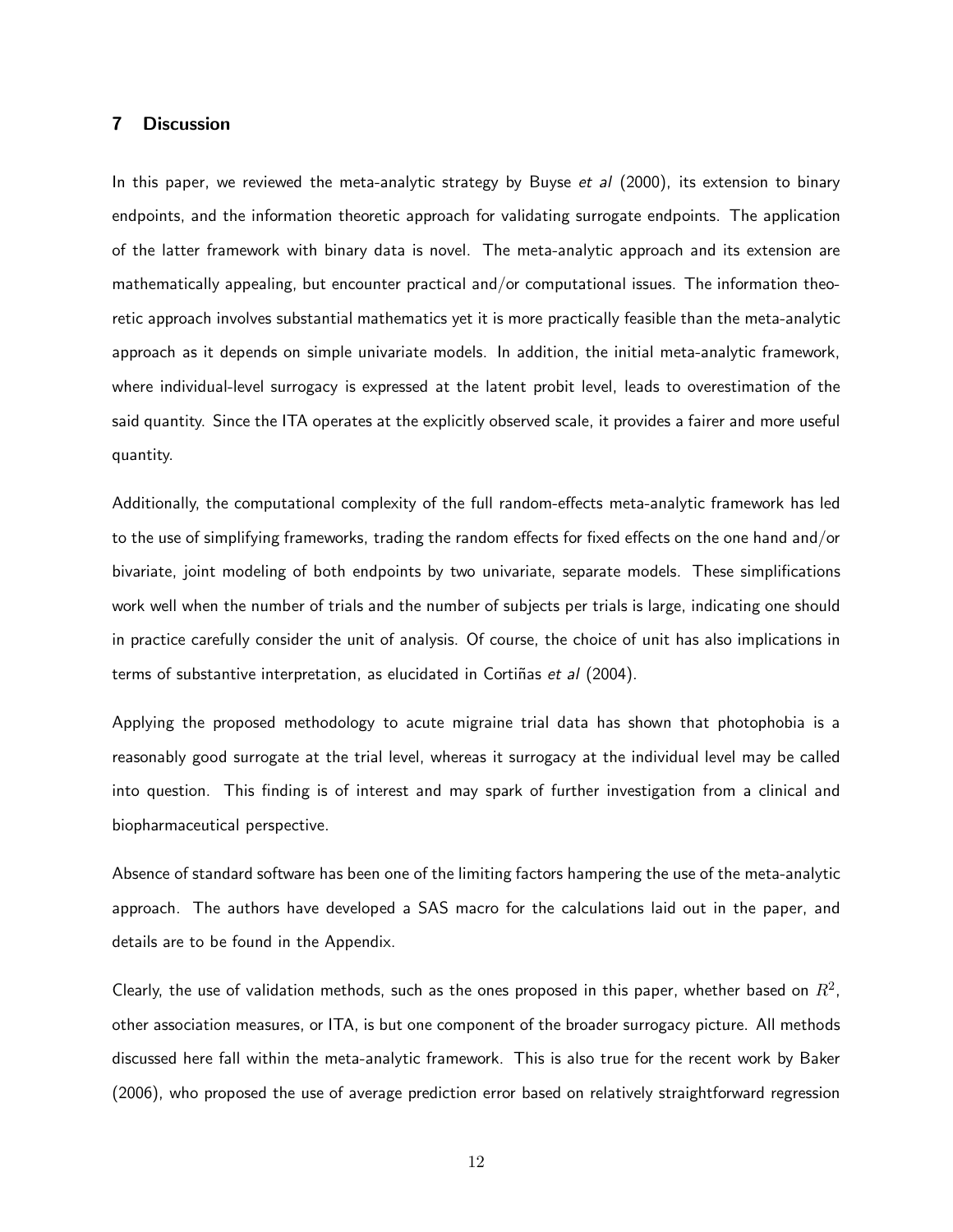models. Also, regardless of the framework within which one is working, once a surrogate has been adopted, or even before, it is important to assess how it will perform in a new trial. Burzykowski and Buyse (2006) proposed the so-called *surrogate threshold effect* (STE). Their method is intended to derive a sample size large enough for a treatment effect on the surrogate endpoints to translate into a meaningful and significant effect on the true endpoint.

#### **Acknowledgment**

The authors gratefully acknowledge the financial support from the IAP research Network P6/03 of the Belgian Government (Belgian Science Policy).

# **References**

- Alonso, A. and Molenberghs, G. (2007). Surrogate marker evaluation from an information theory perspective. *Biometrics*, **63**, 180–186.
- Baker, S.G. (2006). A simple meta-analytic approach for binary surrogate and true endpoints. **Biostatistics**, **7**, 57–70.
- Biomarkers Definitions Working Group (2001). Biomarkers and surrogate endpoints: preferred definitions and conceptual framework. *Clinical Pharmacology and Therapy*, **69**, 89–95.
- Burzykowski, T., and Buyse, M. (2006). Surrogate threshold effect: An alternative measure for metaanalytic surrogate endpoint validation. *Pharmaceutical Statistics*, **5**, 173–186.
- Burzykowski, T., Molenberghs, G., and Buyse, M. (2005). *The Evaluation of Surrogate Endpoints.* New York: Springer.
- Buyse, M. and Molenberghs, G. (1998). The validation of surrogate endpoints in randomized experiments. *Biometrics*, **54**, 1014–1029.
- Buyse, M., Molenberghs, G., Burzykowski, T., Renard, D., and Geys, H. (2000). The validation of surrogate endpoints in meta-analyses of randomized experiments. *Biostatistics*, **1**, 49–67.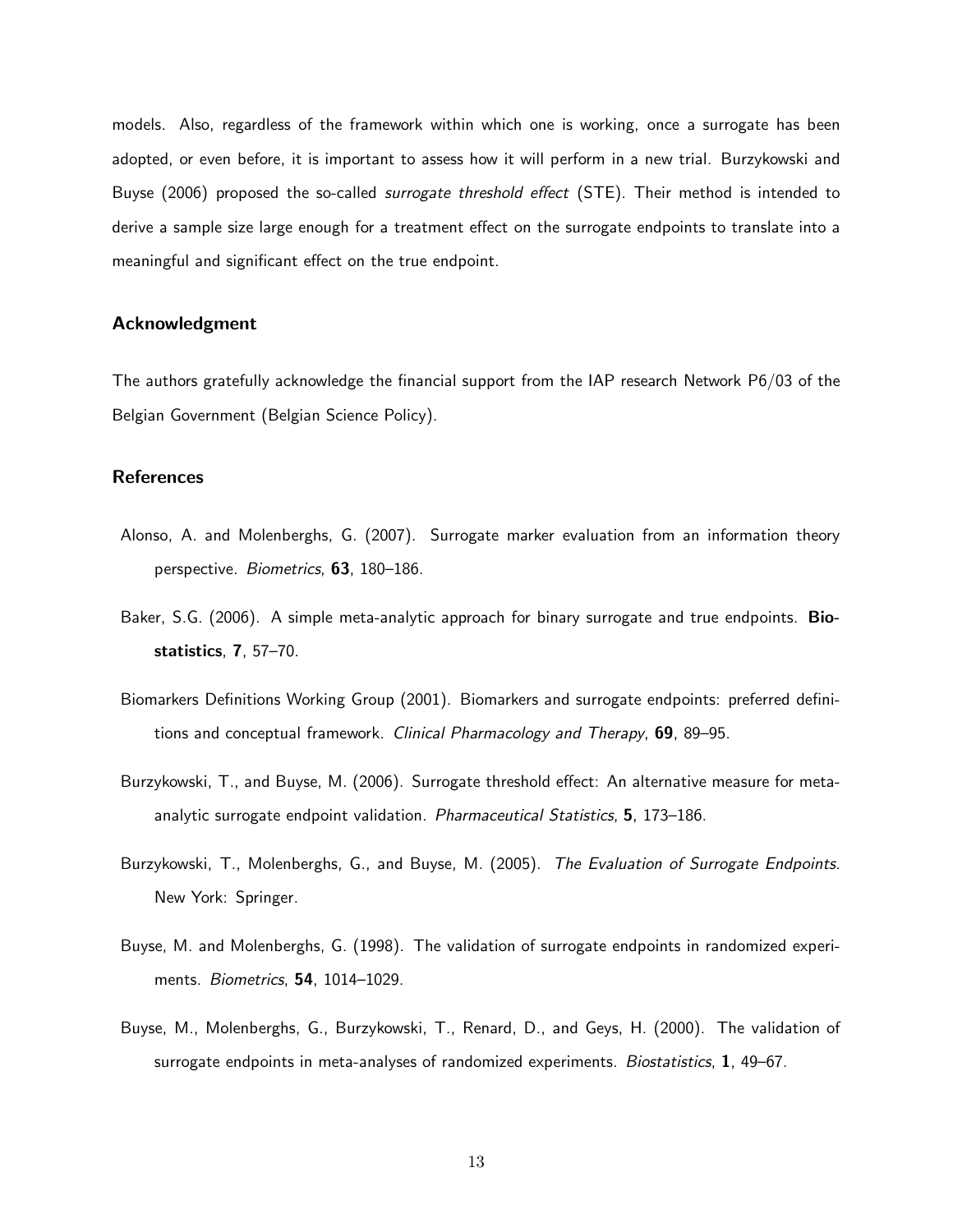- Cortiñas Abrahantes, J., Molenberghs, G., Burzykowski, T., Shkedy, Z., and Renard, D. (2004). Choice of units of analysis and modeling strategies in multilevel hierarchical models. *Computational Statistics and Data Analysis*, **47**, 537–563.
- Ferentz, A.E. (2002). Integrating pharmacogenomics into drug development. *Pharmacogenomics*, **3**, 453–467.
- Freedman, L.S., Graubard, B.I., and Schatzkin, A. (1992). Statistical validation of intermediate endpoints for chronic diseases. *Statistics in Medicine*, **11**, 167–178.
- International Conference on Harmonisation of Technical Requirements for Registration of Pharmaceuticals for Human Use (1998). ICH Harmonised Tripartite Guideline. Statistical principles for clinical trials. *Federal Register*, **63**, No. 179, 49583.
- Lesko, L.J. and Atkinson, A.J. (2001). Use of biomarkers and surrogate endpoints in drug development and regulatory decision making: criteria, validation, strategies. *Annual Review of Pharmacological Toxicology*, **41**, 347–366.
- Molenberghs, G. and Verbeke, G. (2005). *Model for Discrete Longitudinal Data*. New York: Springer.
- Prentice, R.L. (1989). Surrogate endpoints in clinical trials: definitions and operational criteria. *Statistics in Medicine*, **8**, 431–440.
- Renard, D., Geys, H., Molenberghs, G., Burzykowski, T., and Buyse, M. (2002). Validation of surrogate endpoints in multiple randomized clinical trials with discrete outcomes. *Biometrical Journal*, **44**, 921–935.
- Rodríguez, G. and Goldman, N. (1995). An assessment of estimation procedures for multilevel models with binary responses. *Journal of the Royal Statistical Society, Series A*, **158**, 73–89.
- Schatzkin, A. and Gail, M. (2002). The promise and peril of surrogate end points in cancer research. *Nature Reviews Cancer*, **2**, 19–27.
- Tibaldi, F.S, Cortiñas Abrahantes, J., Molenberghs, G., Renard, D., Burzykowski, T., Buyse, M., Parmar, M., Stijnen, T., and Wolfinger, R. (2003). Simplified hierarchical linear models for the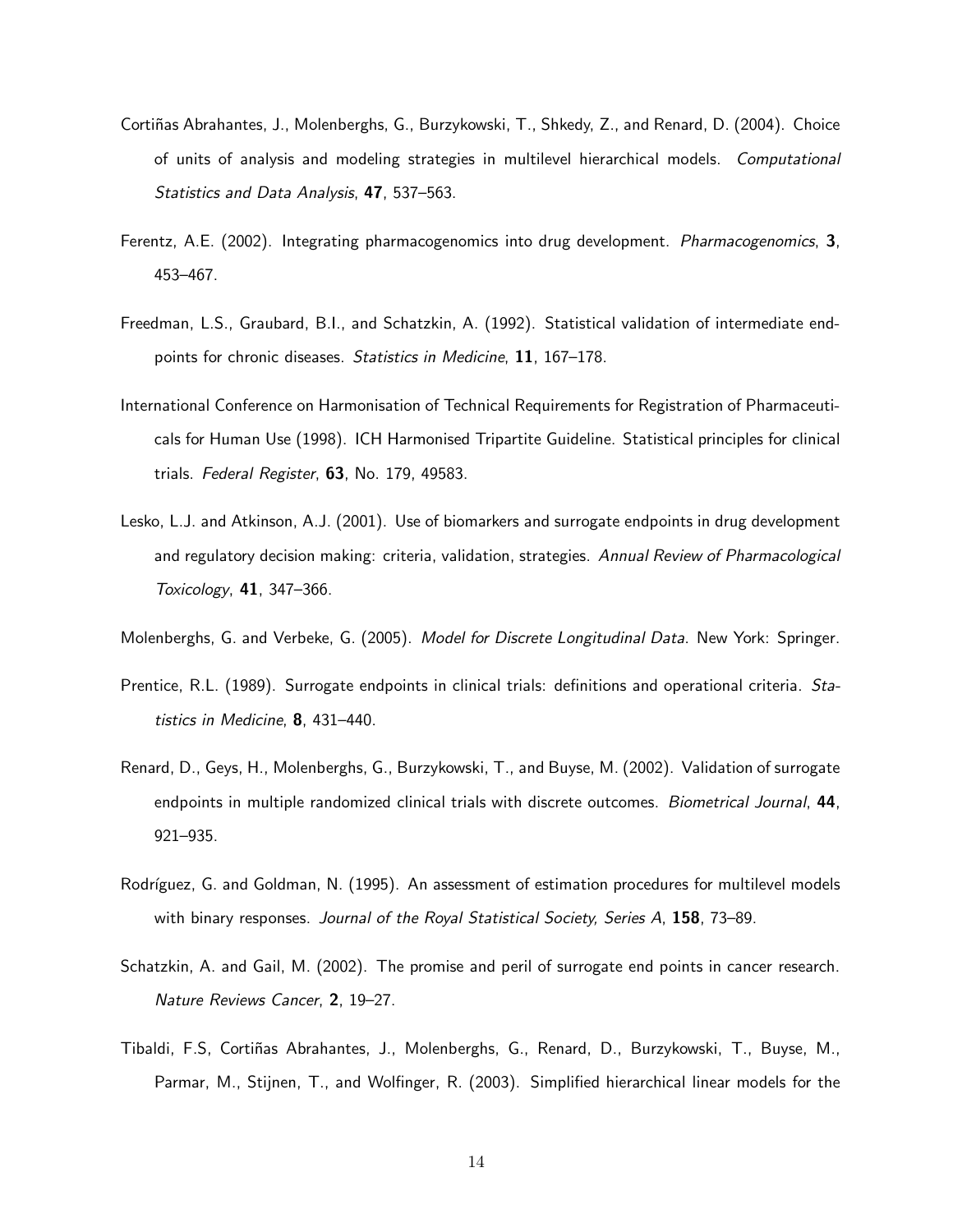evaluation of surrogate endpoints. *Journal of Statistical Computation and Simulation*, **73**, 643– 658.

- Tilahun, A., Assam, P., Alonso, A., and Molenberghs, G. (2007) Flexible surrogate marker evaluation from several randomized clinical trials with continuous endpoints, using R and SAS. *Computational Statistics and Data Analysis*, **51**, 4152–4163.
- Verbeke, G. and Molenberghs, G. (2000). *Linear Mixed Models for Longitudinal Data*. New York: Springer.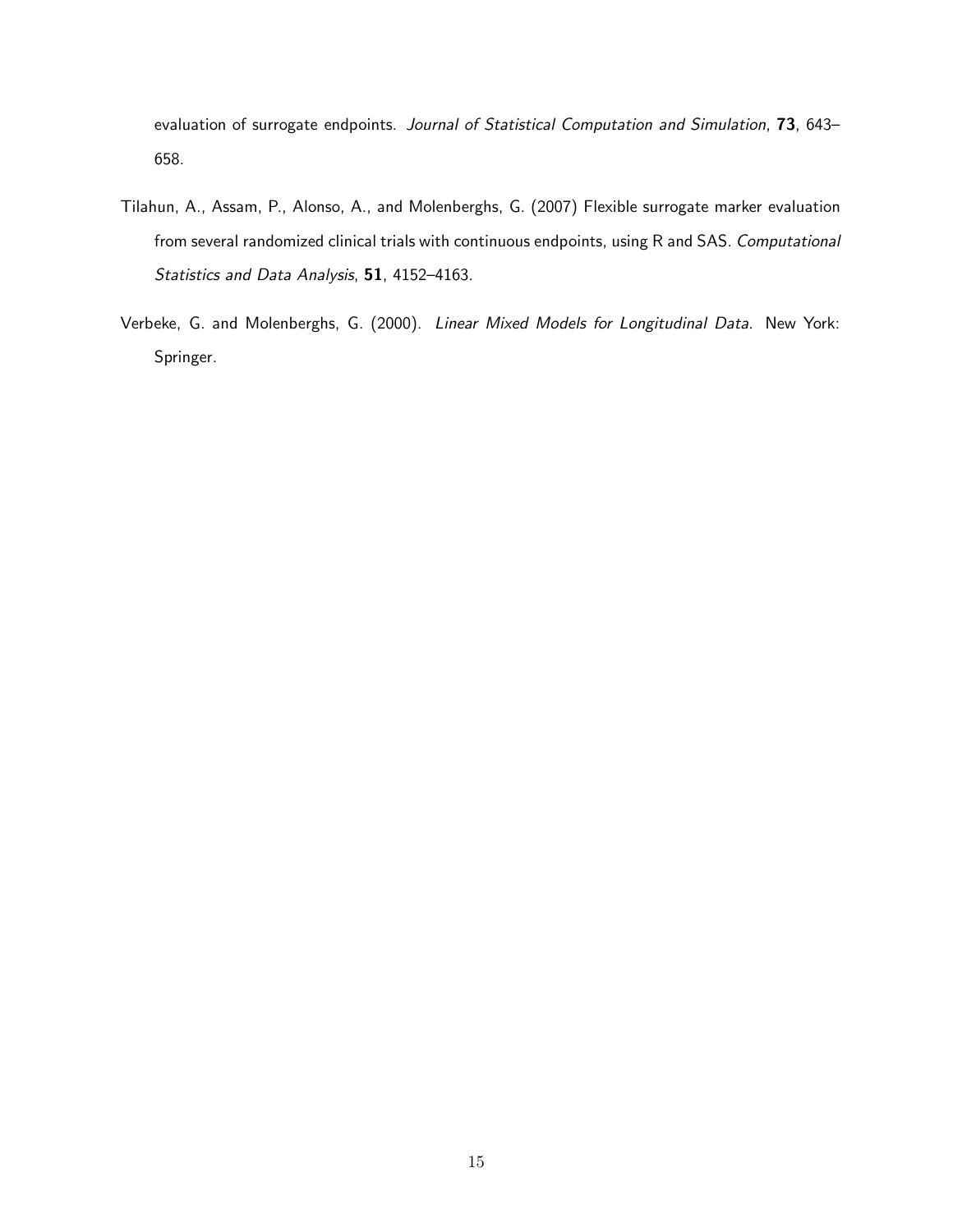# **A Implementations**

Let us briefly outline the use of the SAS macro SURBINBIN that can be used to perform the analyses described in this paper. The macro is invoked in the following fashion:

```
%surbinbin(response=,endpoint=,trial=,subject=,data=,trt=,adj=,
initfix=,initd=,initcorr=,red=,type=,dmat=,outf=
,plot=,drive=,file=,solutionf=)
```
where

**es response:** Name of the response variable.

**endpoint:** Name of the endpoint indicator  $(-1)$  =surrogate endpoint,  $1$  =true endpoint).

**trial:** Name of the unit of analysis (center, trial,. . . ).

**subject:** Name of the variable indicating the unique subject identification number.

- **data:** Name of the input dataset. See the macro description on data formatting and layout for further detail.
- **trt:** Name of the treatment indicator variable.
- **adj:** A choice for using weighted (adj= 1)or unweighted(adj= 0) regression at the second stage, i.e., the choice made along the measurement error dimension.
- red: A choice for using reduced (red= 1) or full (red= 0) model, i.e., whether or not the random intercept is taken into account when calculating  $R_{\scriptscriptstyle\rm train}^2$ .
- **initd:** If type is set to 4, this string is used to enter initial values for the covariance matrix D of random effects. The elements of the lower-triangular part are to be listed by row.
- **initfix:** If type is set to 4, this string is used to enter initial values for the fixed-effects parameters  $(mu<sub>S</sub>, beta<sub>S</sub>, mu<sub>T</sub>,$  and  $beta<sub>T</sub>)$ .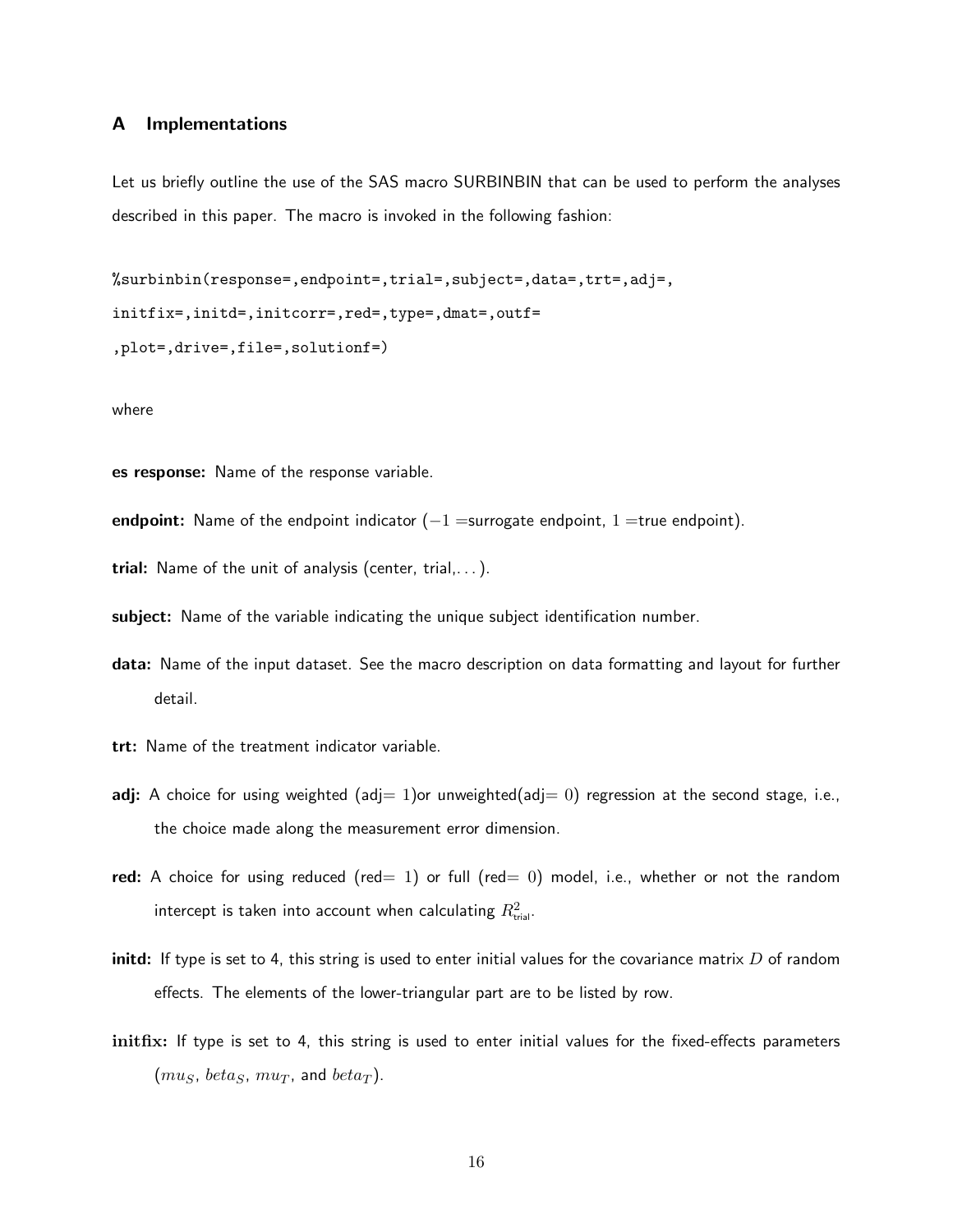- **crit:** If type is set to 4, this string is used to enter the absolute parameter convergence criterion. The default value is 0.0001.
- **initcorr:** If type is set to 4, this string is used to enter initial values for  $\rho$ , i.e., the residual correlation parameter.
- **type:** A choice for using the different modeling approaches (1–4):
	- 1. univariate fixed effects;
	- 2. bivariate fixed effects;
	- 3. univariate random effects;
	- 4. bivariate random effects.
- **dmat:** A choice for printing the matrix of the random terms to the output file  $(1 = yes, 0 = no)$ .

**solutionf:** A choice for printing the solution for fixed effect to the output file  $(1 = yes, 0 = no)$ .

- **outf:** A choice for printing the trial specific random effects, for type=  $3$ , or fixed effects, for type=  $1$ or 2, to the output file  $(1 = yes, 0 = no)$ .
- **plot:** A choice for printing the plot of the raw outcomes, residuals and treatment effects of the main endpoint against those of the surrogate endpoint (plot=  $1$ ).

**drive:** The drive on the computer where the user wants to save the output file (e.g., A, C, or D).

- **file:** The name of the output file containing the macro results.
- **rescale:** The option to control the size of the bubble plots when the treatment effects on the true endpoint are plotted against those of the surrogate endpoints. It can take integer values or fractions depending on the size of the plots. It is important that the endpoint indicator be coded as  $-1/ + 1$ , with 1 indicating the true endpoint.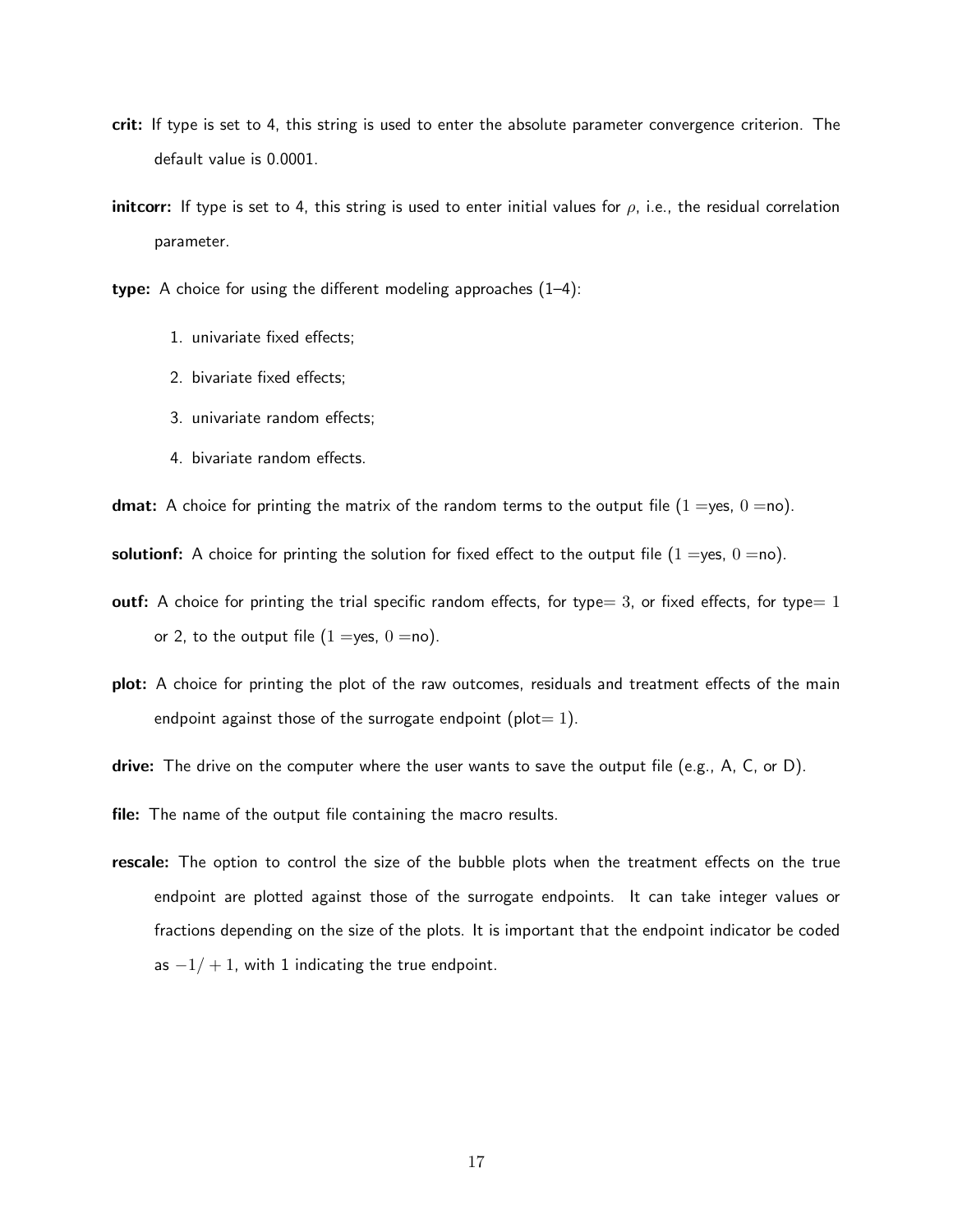| $#$ trials | $#$ subjects                                    | $R_{\rm indiv}^2$ | bootstrap c.i.                                  | asymptotic c.i.  |  |
|------------|-------------------------------------------------|-------------------|-------------------------------------------------|------------------|--|
|            |                                                 |                   | Mixed-effects model: individual-level surrogacy |                  |  |
| 5          | 10                                              | 0.2661            | (0.0108; 0.6816)                                | (0.0917; 0.5070) |  |
| 5          | 60                                              | 0.2365            | (0.1292; 0.3504)                                | (0.1516; 0.3340) |  |
| 30         | 10                                              | 0.3362            | (0.1964; 0.4583)                                | (0.2394; 0.4406) |  |
| 30         | 60                                              | 0.2388            | (0.1823; 0.2788)                                | (0.2022; 0.2775) |  |
| 5          | 100                                             | 0.2358            | (0.1392; 0.3489)                                | (0.1687; 0.3104) |  |
| 5          | 300                                             | 0.2211            | (0.1354; 0.3102)                                | (0.1822; 0.2627) |  |
| 30         | 100                                             | 0.2340            | (0.1971; 0.2816)                                | (0.2006; 0.2502) |  |
| 30         | 300                                             | 0.2220            | (0.1839; 0.2561)                                | (0.2054; 0.2225) |  |
|            | Mixed-effects model: trial-level surrogacy      |                   |                                                 |                  |  |
| 5          | 10                                              | 0.7037            | (0.0332; 0.9949)                                | (0.3199; 0.9293) |  |
| 5          | 60                                              | 0.8880            | (0.5288; 0.9978)                                | (0.5531; 0.9849) |  |
| 30         | 10                                              | 0.7225            | (0.4826; 0.8965)                                | (0.5098; 0.8674) |  |
| 30         | 60                                              | 0.8414            | (0.7109; 0.9188)                                | (0.6761; 0.9348) |  |
| 5          | 100                                             | 0.9014            | (0.5550; 0.9959)                                | (0.5719; 0.9901) |  |
| 5          | 300                                             | 0.9092            | (0.5418; 0.9993)                                | (0.6014; 0.9907) |  |
| 30         | 100                                             | 0.8596            | (0.7548; 0.9397)                                | (0.7066; 0.9436) |  |
| 30         | 300                                             | 0.8767            | (0.7977; 0.9415)                                | (0.7344; 0.9520) |  |
|            | Fixed-effects model: individual-level surrogacy |                   |                                                 |                  |  |
| 5          | 10                                              | 0.2274            | (0.0036; 0.5809)                                | (0.0684; 0.4663) |  |
| 5          | 60                                              | 0.2203            | (0.1263; 0.3297)                                | (0.1379; 0.3160) |  |
| 30         | 10                                              | 0.2231            | (0.0886; 0.3534)                                | (0.1413; 0.3177) |  |
| 30         | 60                                              | 0.2149            | (0.1662; 0.2593)                                | (0.1797; 0.2523) |  |
| 5          | 100                                             | 0.2232            | (0.1135; 0.3360)                                | (0.1577; 0.2966) |  |
| 5          | 300                                             | 0.2183            | (0.1185; 0.3070)                                | (0.1796; 0.2597) |  |
| 30         | 100                                             | 0.2172            | (0.1830; 0.2635)                                | (0.1897; 0.2461) |  |
| 30         | 300                                             | 0.2148            | (0.1768; 0.2524)                                | (0.1962; 0.2200) |  |
|            | Fixed-effects model: trial-level surrogacy      |                   |                                                 |                  |  |
| 5          | 10                                              | 0.74967           | (0.2237; 0.9994)                                | (0.3429; 0.9572) |  |
| 5          | 60                                              | 0.83546           | (0.3234; 0.9980)                                | (0.4714; 0.9779) |  |
| 30         | 10                                              | 0.63242           | (0.3971; 0.8232)                                | (0.3980; 0.8109) |  |
| 30         | 60                                              | 0.66659           | (0.4111; 0.8379)                                | (0.4408; 0.8323) |  |
| 5          | 100                                             | 0.8462            | (0.3826; 0.9966)                                | (0.4770; 0.9799) |  |
| 5          | 300                                             | 0.8864            | (0.5697; 0.9986)                                | (0.5570; 0.9873) |  |
| 30         | 100                                             | 0.6780            | (0.4351; 0.8713)                                | (0.4528; 0.8403) |  |
| 30         | 300                                             | 0.7639            | (0.5283; 0.9317)                                | (0.5673; 0.8913) |  |

**Table 1:** *Simulation study. Univariate models. Asymptotic confidence interval are calculated from the asymptotic sampling distribution of* R2*.*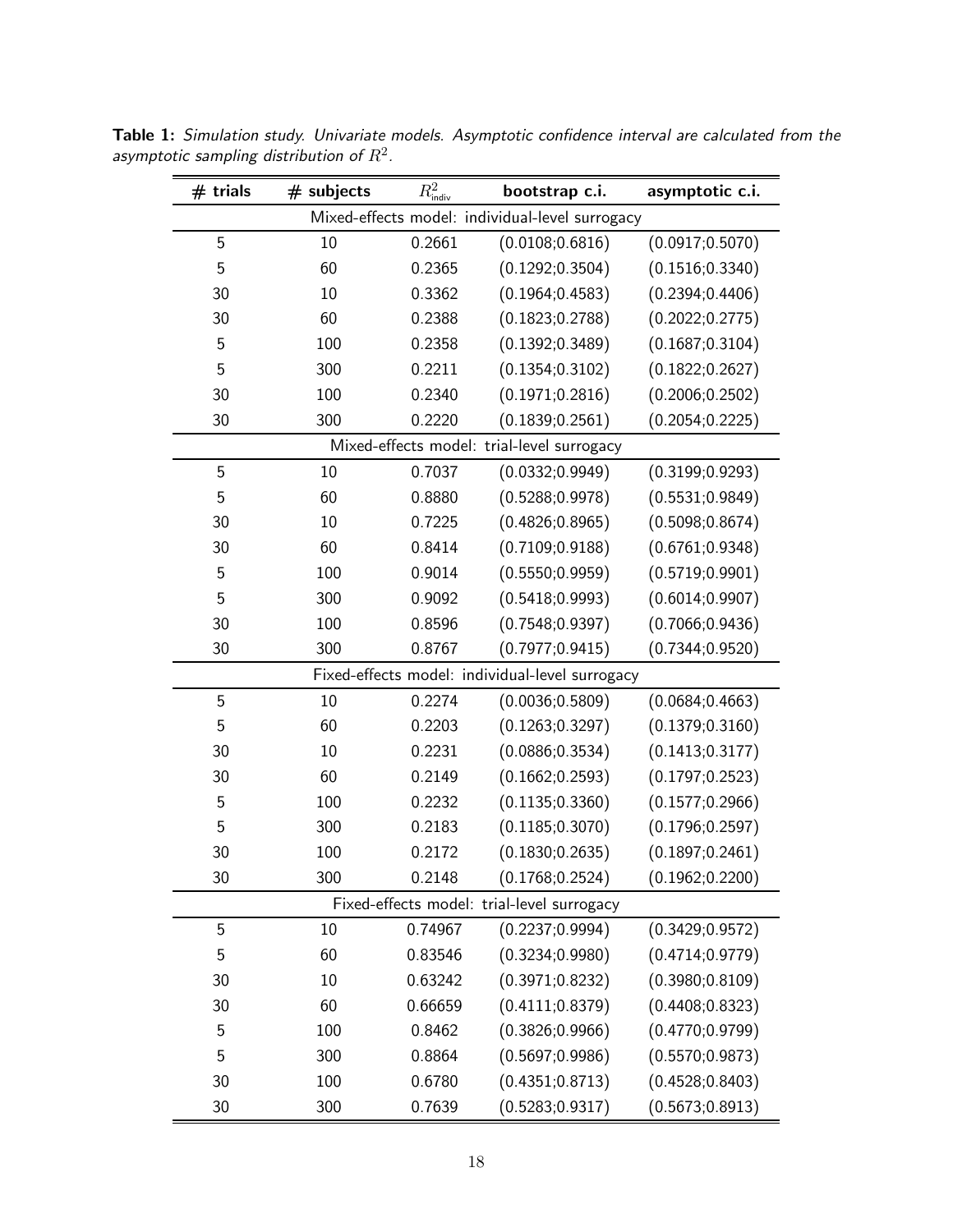| $#$ trials | $#$ subjects | $R_{\rm trial}^2$ | bootstrap c.i.                                  | asymptotic c.i.  |
|------------|--------------|-------------------|-------------------------------------------------|------------------|
|            |              |                   | Mixed-effects model: individual-level surrogacy |                  |
| 5          | 10           | 0.8088            |                                                 | (0.1167;1.0000)  |
| 5          | 60           | 0.6993            |                                                 | (0.4511; 0.9491) |
| 30         | 10           | 0.6340            |                                                 | (0.3267; 0.8577) |
| 30         | 60           | 0.6349            |                                                 | (0.5445; 0.7378) |
| 5          | 100          | 0.6863            |                                                 | (0.4814; 0.9044) |
| 5          | 300          | 0.6650            |                                                 | (0.5204; 0.7967) |
| 30         | 100          | 0.6392            |                                                 | (0.5695; 0.7095) |
| 30         | 300          | 0.6339            |                                                 | (0.5833; 0.6804) |
|            |              |                   | Mixed-effects model: trial-level surrogacy      |                  |
| 5          | 10           | 0.9749            |                                                 | (0.6438;1.0000)  |
| 5          | 60           | 0.9349            |                                                 | (0.5049; 1.0000) |
| 30         | 10           | 0.9231            |                                                 | (0.6530; 0.9999) |
| 30         | 60           | 0.9142            |                                                 | (0.7970; 0.9996) |
| 5          | 100          | 0.9433            |                                                 | (0.5005;1.0000)  |
| 5          | 300          | 0.9325            |                                                 | (0.5021;1.0000)  |
| 30         | 100          | 0.9152            |                                                 | (0.7932; 0.9947) |
| 30         | 300          | 0.9082            |                                                 | (0.7729; 0.9984) |
|            |              |                   | Fixed-effects model: individual-level surrogacy |                  |
| 5          | 10           | 0.8298            |                                                 | (0.0492; 0.9999) |
| 5          | 60           | 0.6976            |                                                 | (0.4737; 0.9999) |
| 30         | 10           | 0.8487            |                                                 | (0.5242; 0.9999) |
| 30         | 60           | 0.6755            |                                                 | (0.5984; 0.7589) |
| 5          | 100          | 0.6843            |                                                 | (0.5058; 0.8273) |
| 5          | 300          | 0.6976            |                                                 | (0.5570; 0.7440) |
| 30         | 100          | 0.6682            |                                                 | (0.6066; 0.7222) |
| 30         | 300          | 0.6481            |                                                 | (0.6163; 0.6845) |
|            |              |                   | Fixed-effects model: trial-level surrogacy      |                  |
| 5          | 10           | 0.7975            | (0.2130; 0.9995)                                | (0.3842; 0.9699) |
| 5          | 60           | 0.8427            | (0.3645; 0.9988)                                | (0.4844; 0.9795) |
| 30         | 10           | 0.5675            | (0.3313; 0.7811)                                | (0.3280; 0.7654) |
| 30         | 60           | 0.6834            | (0.4700; 0.8532)                                | (0.4602; 0.8435) |
| 5          | 100          | 0.8500            | (0.3796; 0.9965)                                | (0.4828; 0.9802) |
| 5          | 300          | 0.8893            | (0.5515; 0.9996)                                | (0.5633; 0.9877) |
| 30         | 100          | 0.7126            | (0.4928; 0.8711)                                | (0.4948; 0.8624) |
| 30         | 300          | 0.8059            | (0.6373; 0.9204)                                | (0.6244; 0.9155) |

**Table 2:** *Simulation study. Bivariate models. Asymptotic confidence interval are calculated from the asymptotic sampling distribution of* R2*.*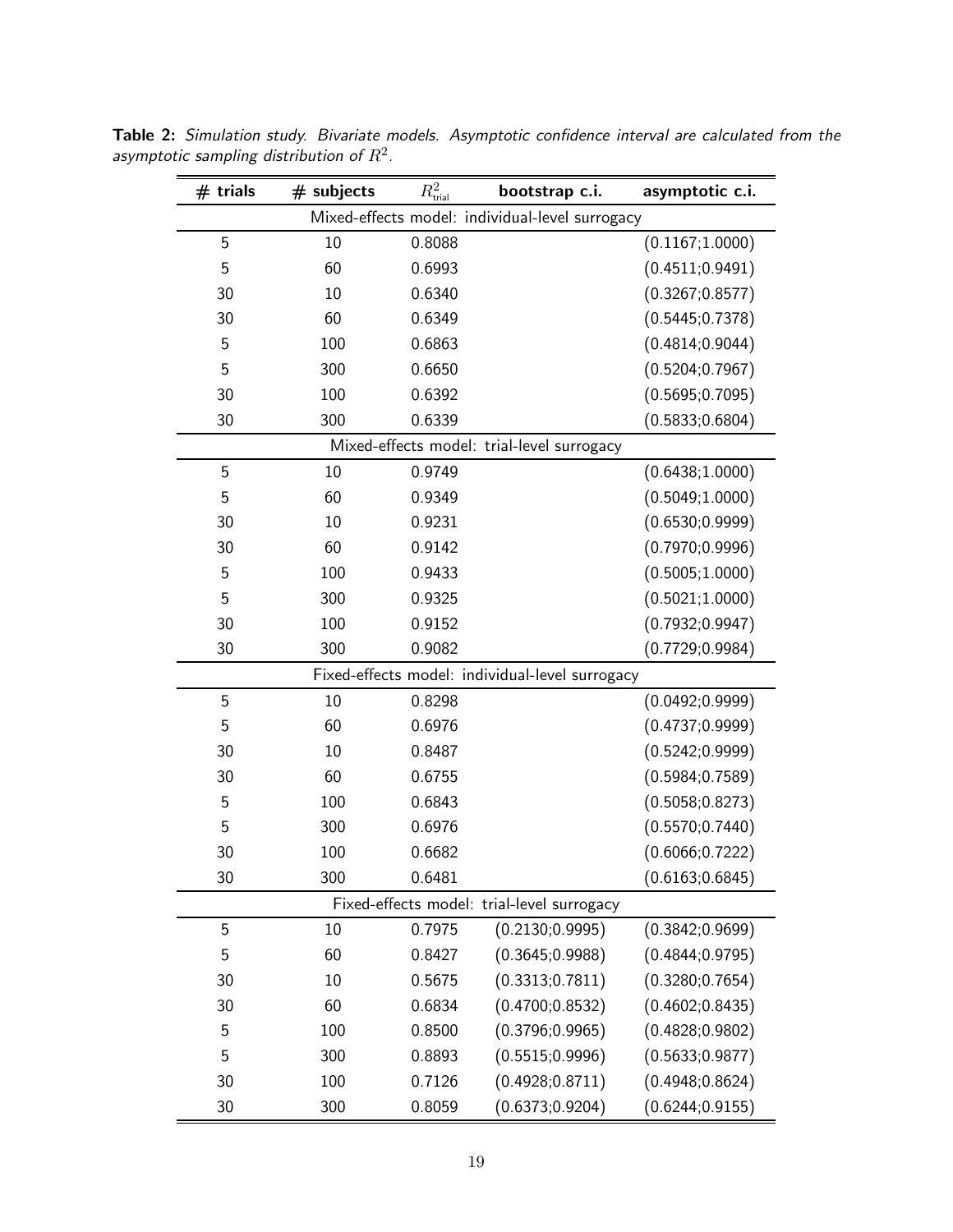| <b>Trial-level surrogacy</b> |                                           |                  |                  |  |  |
|------------------------------|-------------------------------------------|------------------|------------------|--|--|
| Fixed effects                |                                           | Random effects   |                  |  |  |
| Unweighted                   | Weighted                                  | Unweighted       | Weighted         |  |  |
| Univariate approach          |                                           |                  |                  |  |  |
| 0.7579                       | 0.7579                                    | 0.8112           | 0.8886           |  |  |
| (0.5712; 0.8817)             | (0.5712; 0.8817)                          | (0.6367; 0.9066) | (0.8134; 0.9567) |  |  |
| Bivariate approach           |                                           |                  |                  |  |  |
| 0.7336                       | 0.7336                                    | $0.9587*$        |                  |  |  |
| (0.5426; 0.8688)             | (0.5426;0.8688)                           | (0.6966;1.000)   |                  |  |  |
| Individual-level surrogacy   |                                           |                  |                  |  |  |
|                              | Fixed effects                             | Random effects   |                  |  |  |
|                              | Univariate approach (ITA based)           |                  |                  |  |  |
|                              | 0.5016                                    | 0.5885           |                  |  |  |
|                              | (0.4354; 0.5681)                          | (0.5221; 0.6540) |                  |  |  |
|                              | Bivariate approach (probit, latent scale) |                  |                  |  |  |
|                              | 0.8959                                    | 0.8664           |                  |  |  |
|                              | (0.8822; 0.9095)                          | (0.6042; 1.000)  |                  |  |  |

**Table 3:** *Acute Migraine Study. Estimates (confidence intervals) for trial-level and individual-level surrogacy for the* **photophobia** *symptom.*

 $\equiv$ 

∗: *This value is unreliable due to ill-conditioning of the variance-covariance matrix from which it was calculated.*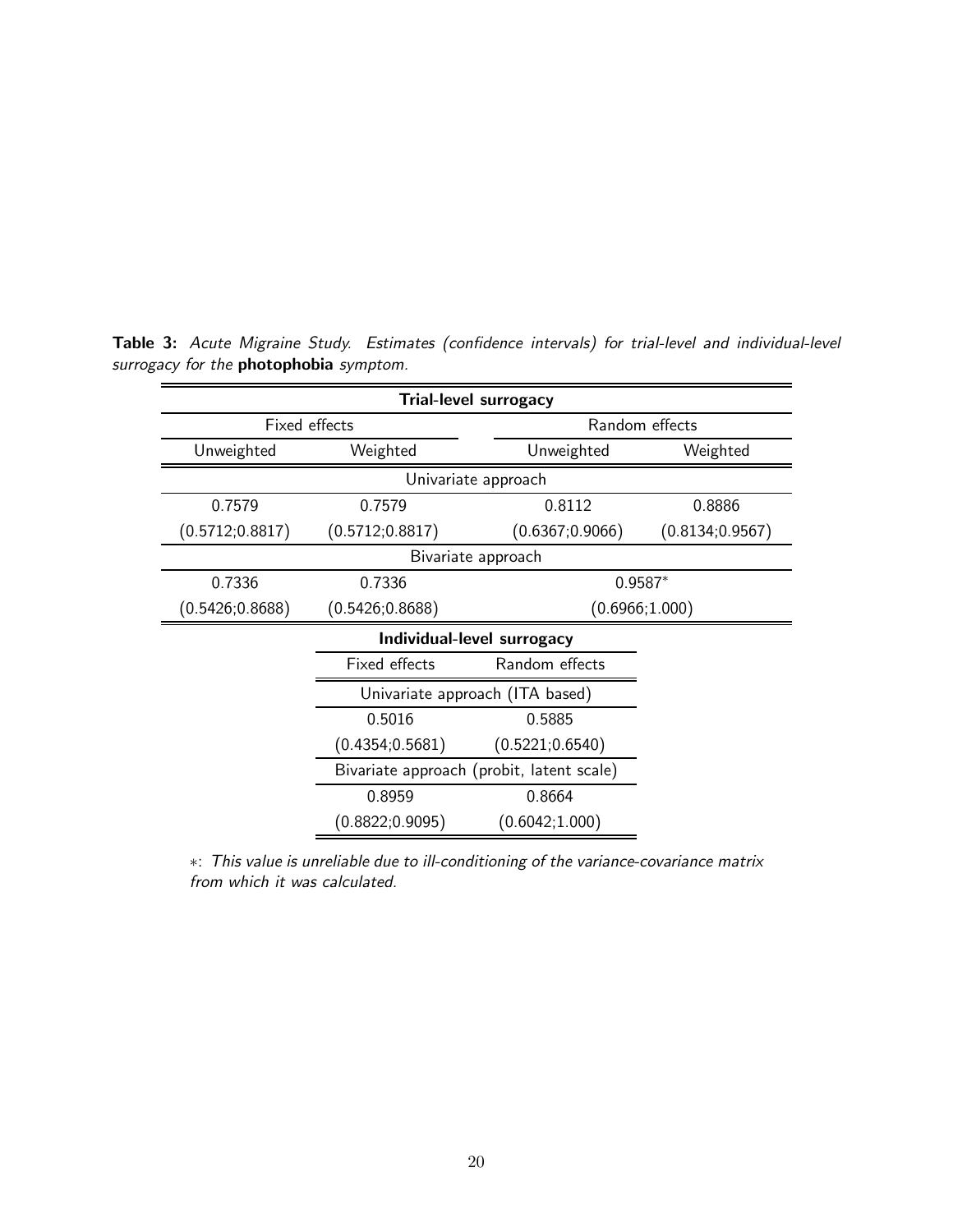| <b>Trial-level surrogacy</b> |                                           |                  |                  |  |  |
|------------------------------|-------------------------------------------|------------------|------------------|--|--|
| Fixed effects                |                                           | Random effects   |                  |  |  |
| Unweighted                   | Weighted                                  | Unweighted       | Weighted         |  |  |
| Univariate approach          |                                           |                  |                  |  |  |
| 0.5792                       | 0.6311                                    | 0.6934           | 0.8119           |  |  |
| (0.3638; 0.7945)             | (0.4340; 0.8281)                          | (0.5218; 0.8650) | (0.6979; 0.9258) |  |  |
| Bivariate approach           |                                           |                  |                  |  |  |
| 0.5591                       | 0.6776                                    | $0.9379*$        |                  |  |  |
| (0.3375; 0.7807)             | (0.4992; 0.8560)                          | (0.8092; 1.000)  |                  |  |  |
| Individual-level surrogacy   |                                           |                  |                  |  |  |
|                              | Fixed effects                             | Random effects   |                  |  |  |
|                              | Univariate approach (ITA based)           |                  |                  |  |  |
|                              | 0.3916                                    | 0.4853           |                  |  |  |
|                              | (0.3281; 0.4570)                          | (0.4176; 0.5499) |                  |  |  |
|                              | Bivariate approach (probit, latent scale) |                  |                  |  |  |
|                              | 0.8105                                    | 0.6828           |                  |  |  |
|                              | (0.7868;0.8342)                           | (0.5543;1.000)   |                  |  |  |

**Table 4:** *Acute Migraine Study. Estimates (confidence intervals) for trial-level and individual-level surrogacy for the* **phonophobia** *symptom.*

 $\equiv$ 

∗: *This value is unreliable due to ill-conditioning of the variance-covariance matrix from which it was calculated.*